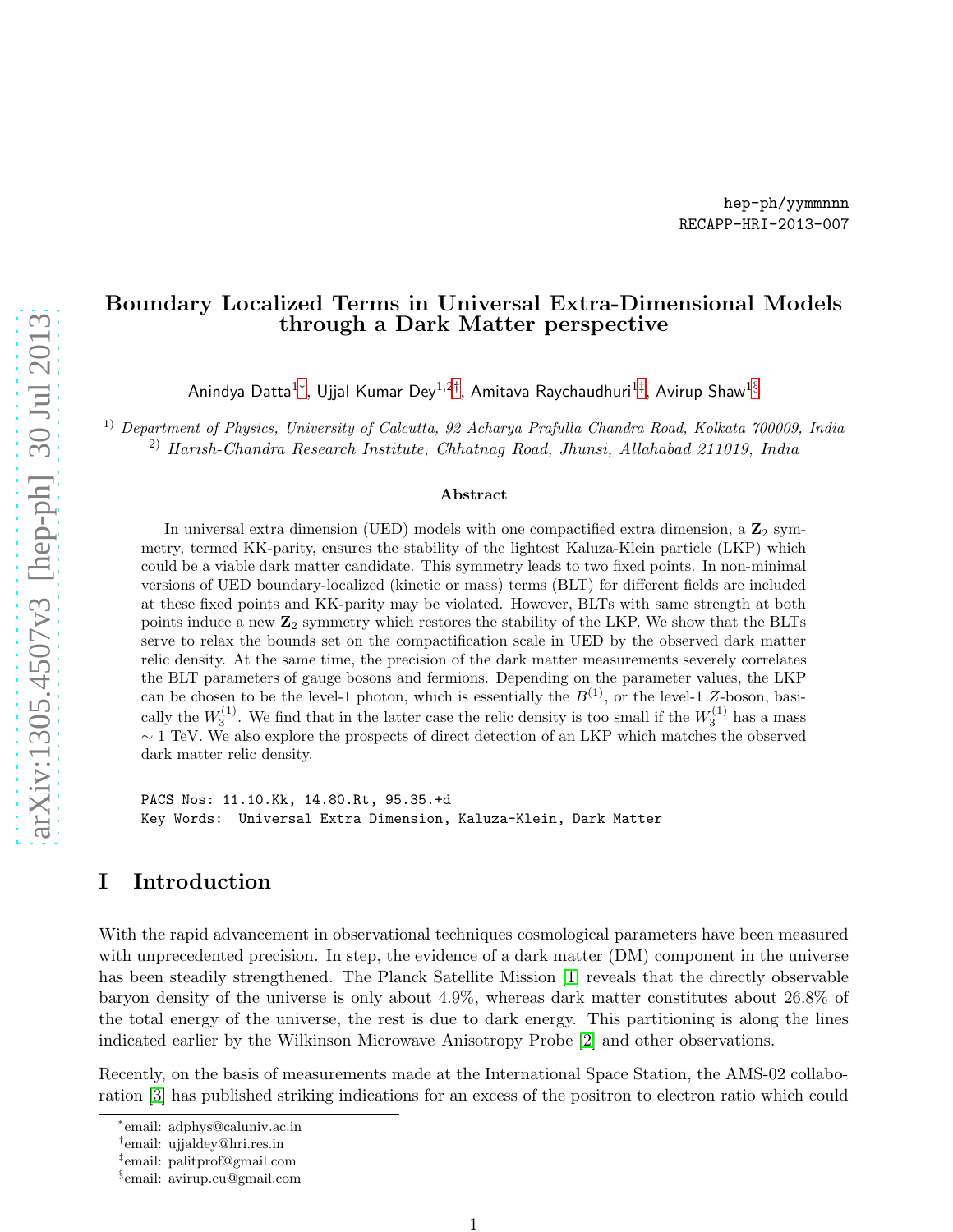be an indirect evidence for dark matter. This further sharpens similar observations from PAMELA [\[4\]](#page-20-1) and Fermi-LAT [\[5\]](#page-20-2).

On the particle physics side the standard model (SM) is a major success in explaining physics up to the TeV scale and has been repeatedly tested at collider experiments. Very recently the discovery of a Higgs particle [\[6,](#page-20-3) [7\]](#page-20-4) has put the SM on a stronger footing. Yet the model leaves a few pertinent questions unanswered, e.g., existence of neutrino masses, matter-antimatter asymmetry, the hierarchy problem, etc. Moreover, the Standard Model does not solve the DM conundrum as there is no suitable candidate that can fulfill the requirement. Although initially neutrinos or axions were hoped to be the required DM particle, from present day cosmological observations they are disfavoured.

The requirement of a dark matter candidate has been one of the important motivations to go beyond SM. Supersymmetry (SUSY) is by far the most popular and thus extensively studied beyond-standardmodel scenario. The imposition of a discrete symmetry  $-R$ -parity – ensures the stability of the lightest supersymmetric particle (LSP) which can be a competent DM candidate. Alternative variants within the SUSY framework predict different LSPs. For a review of dark matter in the supersymmetric context see, for example, [\[8\]](#page-20-5). A number of DM candidates have also been put forward in non-supersymmetric scenarios. In Little Higgs Models, for example, a conserved discrete symmetry, known as T-parity, assures the stability of the lightest T-odd particle, which is typically a heavy photon [\[9\]](#page-20-6) and it can be a dark matter candidate. A common theme is that in any model attempting to address the dark matter question, there is some  $\mathbb{Z}_2$  symmetry that makes the lightest symmetry-odd particle stable and, needless to say, that particle should also satisfy the cosmological observational data, such as relic density.

Extra-dimensional models, an alternate extension of the SM, also predict their own dark matter candidate. In this work we study a model [\[10\]](#page-20-7) where all the SM fields can propagate in the bulk. We consider models with one extra spacelike flat compactified dimension,  $y$ . If R is the radius of compactification, this coordinate can be considered to run from 0 to  $2\pi R$ . All particles – scalars,  $spin-1/2$  fermions, and gauge bosons – are represented by five-dimensional fields. These are often conveniently expressed in terms of towers of four-dimensional Kaluza-Klein (KK) states.

In the simplest model the zero-modes of the KK-towers are the SM particles. The KK states of all particles at the n-th level have the same mass,  $n/R$ . In addition, a  $\mathbb{Z}_2$  symmetry  $(y \leftrightarrow -y)$  needs to be imposed to ensure the observed chirality of zero-mode fermions. The extra dimension is compactified, in this manner, on an orbifold  $S^1/Z_2$ . The  $y \leftrightarrow -y$  symmetry leads to a conserved KK-parity =  $(-1)^n$ , where n is the KK-level. The SM particles  $(n = 0)$  are of even parity while the KK-states of the first level are odd. The conservation of KK-parity ensures that the lightest  $n = 1$  particle cannot decay to SM particles and hence is a potential dark matter candidate, the Lightest Kaluza-Klein Particle (LKP). This constitutes what is known as the Universal Extra Dimension (UED) Model.

The  $S^1/Z_2$  orbifold compactification results in fixed points at  $y=0$  and  $y=\pi R$ . At these two points one can allow four-dimensional kinetic and mass terms for the KK-states. In fact, these terms are also required as counterterms for cut-off dependent loop-induced contributions [\[11\]](#page-20-8) of the five-dimensional theory. In the minimal Universal Extra-Dimensional Models (mUED) [\[12,](#page-20-9) [13\]](#page-20-10) these terms are fixed by requiring that the five-dimensional loop contributions are exactly compensated at the cutoff scale Λ and the boundary values of the corrections, e.g., logarithmic mass corrections of KK particles, can be taken to be zero at the scale  $\Lambda$ . These loop contributions can remove the mass degeneracy among states at the same KK-level n.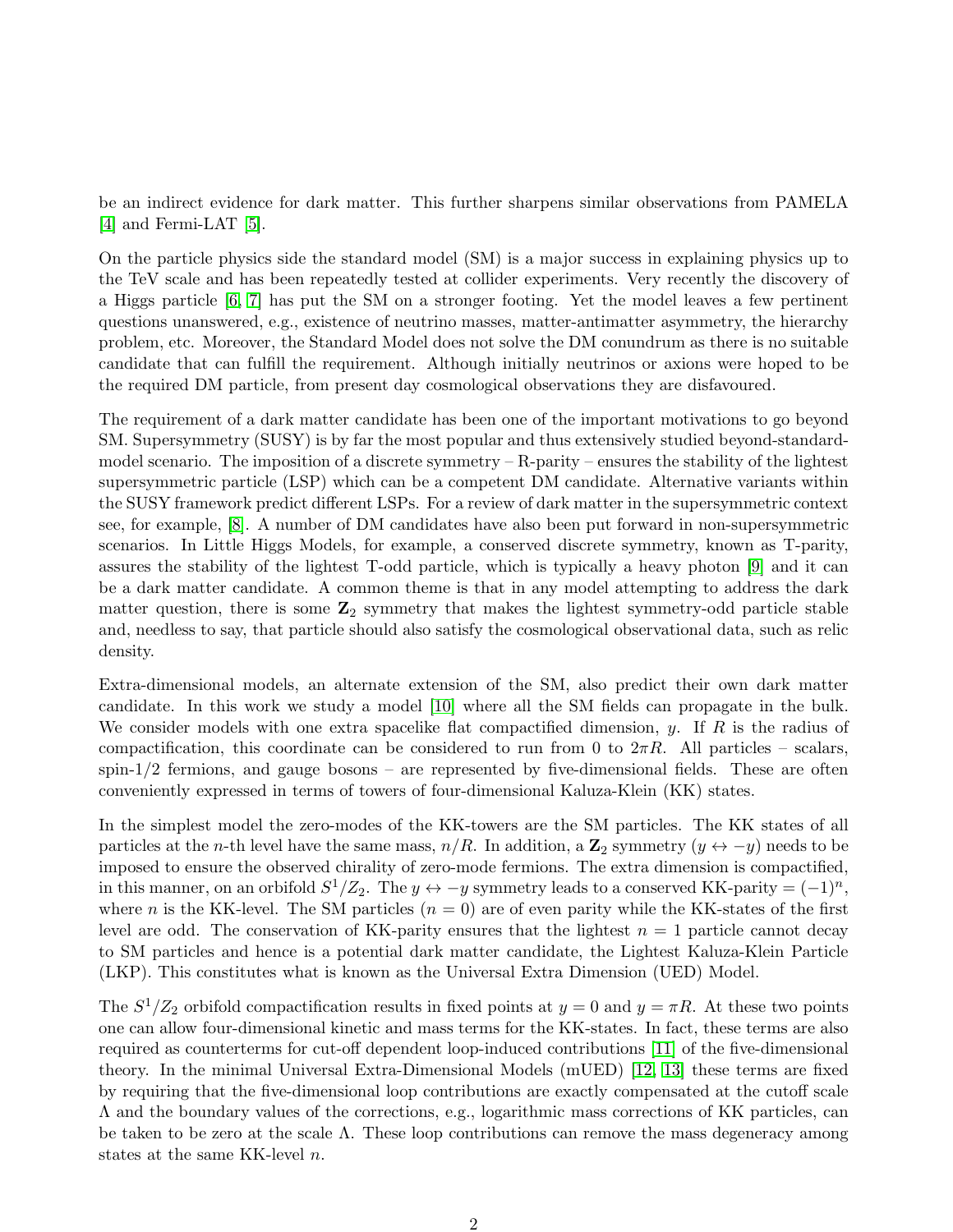The viability of the  $LKP - a$  weakly interacting massive particle  $(WIMP) - as a dark matter candidate$ satisfying the cosmological relic density constraint has been examined earlier [\[14,](#page-20-11) [15,](#page-20-12) [16\]](#page-20-13). These studies within the context of UED or mUED at various levels of sophistication  $[17, 18]$  $[17, 18]$  – e.g., inclusion of channels of scattering and coannihilation – indicate that the  $n = 1$  excitation of the hypercharge gauge boson B could be a possible candidate for the dark matter of the universe.

In this work we allow boundary terms to be unrestricted by the special choice in mUED. In this sense the model can be termed non-minimal UED (nmUED). However, we do maintain the boundary terms to be equal at both fixed points. This will preserve a discrete  $\mathbb{Z}_2$  symmetry which exchanges  $y \longleftrightarrow (y - \pi R)$  and makes the LKP stable.

The compactification radius R and the cut-off  $\Lambda$  are the two basic parameters of these extradimensional models and there have been several explorations of constraints on them in UED and its variants. It has been shown that in these models to one-loop order electroweak observables receive finite corrections [\[19\]](#page-20-16). Thus it is not unreasonable to compare the predictions of the theory with experimental data to set bounds on R and  $\Lambda$ . For example, from muon  $(g-2)$  [\[20\]](#page-20-17), flavour changing neutral currents [\[21,](#page-20-18) [22,](#page-20-19) [23\]](#page-20-20),  $Z \to b\bar{b}$  decay [\[24\]](#page-20-21), the  $\rho$  parameter [\[10,](#page-20-7) [25\]](#page-21-0), and other electroweak precision tests [\[26,](#page-21-1) [27\]](#page-21-2), it is found that  $R^{-1} \ge 300 - 600$  GeV. The possibility of a not too high  $R^{-1}$ motivates the continuing search for signatures of the model at the Tevatron and the LHC [\[28,](#page-21-3) [29\]](#page-21-4) and also at the ILC or CLIC [\[30\]](#page-21-5) in the future.

Here we use the dark matter relic density constraint to place limits on  $R^{-1}$  taking the LKP as the DM candidate. We consider the impact of the boundary-localized kinetic terms (BLKT) on the masses of the KK states and, to our knowledge for the first time<sup>[1](#page-2-0)</sup>, also on the KK couplings. In the process the masses of the KK excitations deviate from their UED value of  $n/R$  and the couplings of these particles exhibit a departure from the standard model values. We show that together this makes additional room for the possible values of the compactification radius beyond what is permitted in UED.

In the next section, we briefly review the nmUED scenario with boundary-localized kinetic terms. To set up the notation this is followed by a recapitulation of the steps in the estimation of dark matter relic density. We come next to our results where we identify the regions of parameter space already excluded by the current limits on the relic density. In the following section we consider the possibility of direct detection of the nmUED dark matter candidate for the range of parameters consistent with the relic density bound. We end with our summary and conclusions. Non-trivial nmUED vertices used in this work are collected together in an Appendix.

### II Non-minimal UED

In nmUED one considers kinetic and mass terms localized at the fixed points. Here we restrict ourselves to boundary-localized kinetic terms only [\[32\]](#page-21-6) - [\[38\]](#page-22-0).

Specifically we consider a five-dimensional theory with additional kinetic terms localized at the boundaries at  $y = 0$  and  $y = \pi R$ . For example, for free fermion fields  $\Psi_{L,R}$  whose zero-modes are the chiral

<span id="page-2-0"></span><sup>&</sup>lt;sup>1</sup>While this paper was being written up another paper [\[31\]](#page-21-7) has appeared where the modification of the couplings due to five-dimensional wave-functions is considered in the context of fermion bulk mass terms along with BLKT.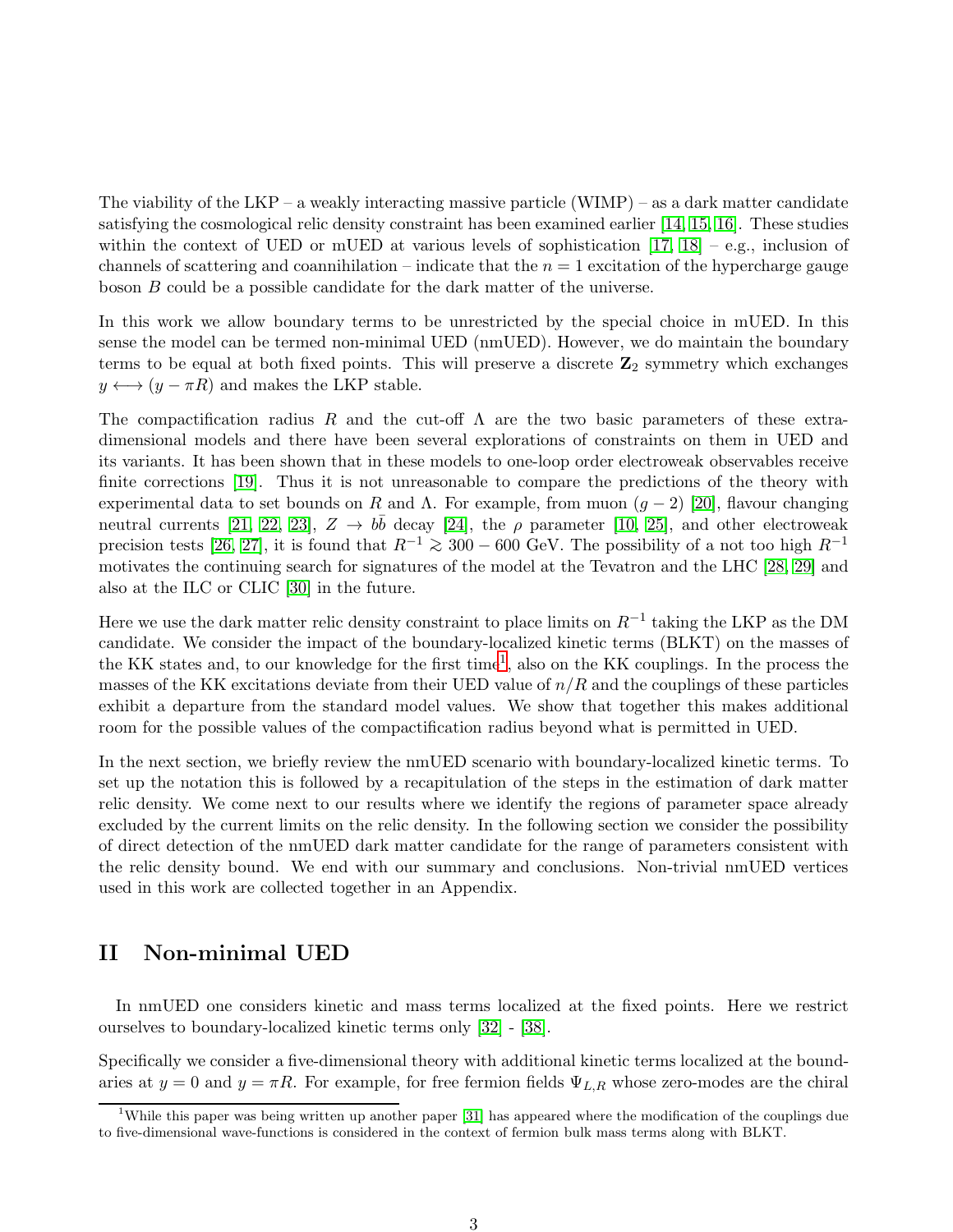projections of the SM fermions the five-dimensional action with BLKT is [\[39\]](#page-22-1):

<span id="page-3-2"></span>
$$
S = \int d^4x \, dy \left[ \bar{\Psi}_L i \Gamma^M \partial_M \Psi_L + r_f \left\{ \delta(y) + \delta(y - \pi R) \right\} \phi_L^{\dagger} i \bar{\sigma}^\mu \partial_\mu \phi_L \right. \left. + \bar{\Psi}_R i \Gamma^M \partial_M \Psi_R + r_f \left\{ \delta(y) + \delta(y - \pi R) \right\} \chi_R^{\dagger} i \sigma^\mu \partial_\mu \chi_R \right],
$$
\n(1)

with  $\sigma^{\mu} \equiv (I, \vec{\sigma})$  and  $\bar{\sigma}^{\mu} \equiv (I, -\vec{\sigma})$ ,  $\vec{\sigma}$  being the  $(2 \times 2)$  Pauli matrices. Here  $r_f$  parametrizes the strength of the boundary terms which, for illustrative purposes, we choose to be the same for  $\Psi_L$  and  $\Psi_R$  in this section.

It is convenient to express the five-dimensional fermion fields using two component chiral spinors<sup>[2](#page-3-0)</sup> [\[39\]](#page-22-1):

<span id="page-3-1"></span>
$$
\Psi_L(x,y) = \begin{pmatrix} \phi_L(x,y) \\ \chi_L(x,y) \end{pmatrix} = \sum_{n=0}^{\infty} \begin{pmatrix} \phi_n(x) f_L^{(n)}(y) \\ \chi_n(x) g_L^{(n)}(y) \end{pmatrix} , \qquad (2)
$$

$$
\Psi_R(x,y) = \begin{pmatrix} \phi_R(x,y) \\ \chi_R(x,y) \end{pmatrix} = \sum_{n=0}^{\infty} \begin{pmatrix} \phi_n(x) f_R^{(n)}(y) \\ \chi_n(x) g_R^{(n)}(y) \end{pmatrix} . \tag{3}
$$

Below we analyse the case of  $\Psi_L$  in detail. The formulae for  $\Psi_R$  will be similar and can be obtained by making appropriate changes.

Using eq. [\(2\)](#page-3-1) and varying the action functional – eq. [\(1\)](#page-3-2) – results in coupled equations for the y-dependent wave-functions,  $f_L^{(n)}$  $g_L^{(n)}, g_L^{(n)}$  $L^{(n)}$ . Following standard steps<sup>[3](#page-3-3)</sup> one finds:

$$
[1 + r_f \{\delta(y) + \delta(y - \pi R)\}] m_n f_L^{(n)} - \partial_y g_L^{(n)} = 0, \quad m_n g_L^{(n)} + \partial_y f_L^{(n)} = 0, \quad (n = 0, 1, 2, \ldots). \tag{4}
$$

Eliminating  $g_L^{(n)}$  $L^{(n)}$  one obtains the equation:

<span id="page-3-5"></span>
$$
\partial_y^2 f_L^{(n)} + [1 + r_f \{\delta(y) + \delta(y - \pi R)\}] m_n^2 f_L^{(n)} = 0.
$$
 (5)

Below we drop the subscript  $L$  on the wave-functions and denote them by  $f$  and  $g$ .

The boundary conditions which we impose are [\[33\]](#page-21-8):

$$
f^{(n)}(y)|_{0^-} = f^{(n)}(y)|_{0^+}, \ \ f^{(n)}(y)|_{\pi R^+} = f^{(n)}(y)|_{\pi R^-}, \tag{6}
$$

<span id="page-3-6"></span>
$$
\left. \frac{df^{(n)}}{dy} \right|_{0^+} - \left. \frac{df^{(n)}}{dy} \right|_{0^-} = -r_f m_n^2 f^{(n)}(y)|_0, \left. \frac{df^{(n)}}{dy} \right|_{\pi R^+} - \left. \frac{df^{(n)}}{dy} \right|_{\pi R^-} = -r_f m_n^2 f^{(n)}(y)|_{\pi R}. \tag{7}
$$

Under the above conditions one gets the solutions:

$$
f^{(n)}(y) = N_n \left[ \cos(m_n y) - \frac{r_f m_n}{2} \sin(m_n y) \right], \quad 0 \le y < \pi R,
$$
\n
$$
f^{(n)}(y) = N_n \left[ \cos(m_n y) + \frac{r_f m_n}{2} \sin(m_n y) \right], \quad -\pi R \le y < 0.
$$
\n
$$
(8)
$$

where the masses  $m_n$  for  $n = 0, 1, \ldots$  arise from the transcendental equation:

<span id="page-3-4"></span>
$$
(r_f^2 \; m_n^2 - 4) \tan(m_n \pi R) = 4r_f m_n \; . \tag{9}
$$

<sup>&</sup>lt;sup>2</sup>The Dirac gamma matrices are in the chiral representation with  $\gamma_5 = diag(-I, I)$ .

<span id="page-3-3"></span><span id="page-3-0"></span><sup>3</sup>More details in the same notations and conventions can be found in [\[38\]](#page-22-0).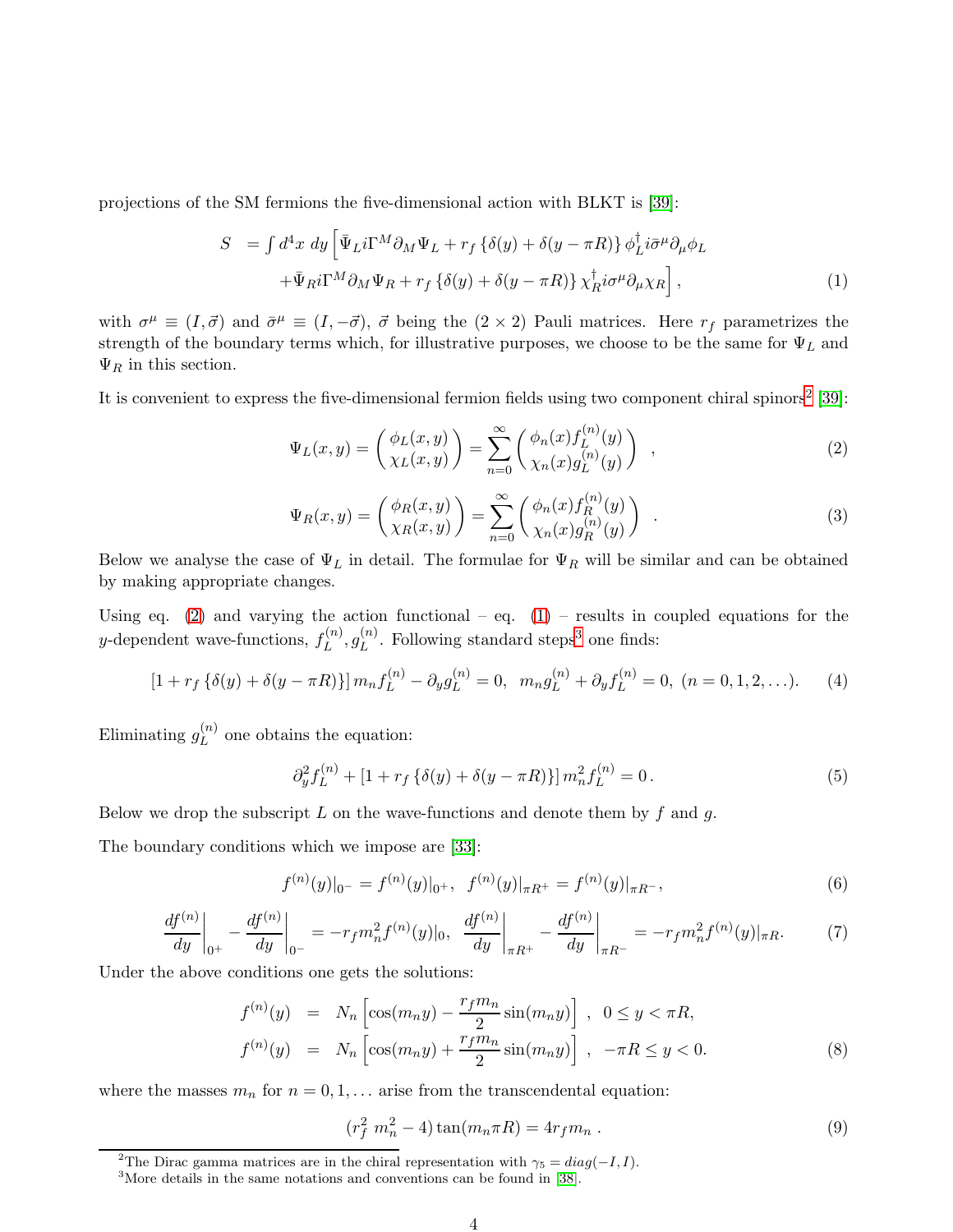The solutions satisfy the orthonormality relations:

$$
\int dy \left[1 + r_f \left\{\delta(y) + \delta(y - \pi R)\right\}\right] f^{(n)}(y) f^{(m)}(y) = \delta^{nm} . \tag{10}
$$

The normalisation constant  $N_n$  is

<span id="page-4-3"></span>
$$
N_n = \sqrt{\frac{2}{\pi R}} \left[ \frac{1}{\sqrt{1 + \frac{r_f^2 m_n^2}{4} + \frac{r_f}{\pi R}}} \right].
$$
 (11)

Note that the wavefunctions are combinations of a sine and a cosine function unlike in the case of mUED where it is one or the other of these trigonometric functions. This and the fact that the KK masses are solutions of eq. [\(9\)](#page-3-4) rather than simply  $n/R$  are at the root of the novelty of nmUED over the other versions of the theory.

In our work we will deal only with the zero-modes and the  $n = 1$  KK wave-functions of the fivedimensional fermion fields.

KK wave-functions for scalar and spin-1 fields exhibit very similar features as above. We illustrate this point through a five-dimensional gauge field,  $G_N$  ( $N = 0...4$ ). The action with boundary kinetic terms can be similarly written as

$$
S = -\frac{1}{4} \int d^4x \, dy \left[ F_{MN} F^{MN} + r_G \left\{ \delta(y) + \delta(y - \pi R) \right\} F_{\mu\nu} F^{\mu\nu} \right], \tag{12}
$$

where  $F_{MN} = (\partial_M G_N - \partial_N G_M)$  and  $r_G$  is the strength of the boundary term (equal at both fixed points) which is varied in our analysis<sup>[4](#page-4-0)</sup>.

The expansion of the gauge field will be:

$$
G_{\mu}(x,y) = \sum_{n=0}^{\infty} G_{\mu}^{(n)}(x) a^{(n)}(y), \qquad G_{4}(x,y) = \sum_{n=0}^{\infty} G_{4}^{(n)}(x) b^{(n)}(y), \tag{13}
$$

where the functions  $a^{(n)}(y)$  and  $b^{(n)}(y)$  are determined by the boundary conditions as discussed below. It is convenient to make the gauge choice:  $G_4 = 0$ .

Variation of the action yields the equations satisfied by the functions  $a^{(n)}(y)$ :

<span id="page-4-1"></span>
$$
\partial_y^2 a^{(n)}(y) + [1 + r_G \{\delta(y) + \delta(y - \pi R)\}] m_n^2 a^{(n)}(y) = 0.
$$
 (14)

We use the boundary conditions

$$
a^{(n)}(y)|_{0^-} = a^{(n)}(y)|_{0^+}, \ \ a^{(n)}(y)|_{\pi R^+} = a^{(n)}(y)|_{\pi R^-}, \tag{15}
$$

<span id="page-4-2"></span>
$$
\left. \frac{da^{(n)}}{dy} \right|_{0^+} - \left. \frac{da^{(n)}}{dy} \right|_{0^-} = -r_G m_n^2 a^{(n)}(y)|_0, \left. \frac{da^{(n)}}{dy} \right|_{\pi R^+} - \left. \frac{da^{(n)}}{dy} \right|_{\pi R^-} = -r_G m_n^2 a^{(n)}(y)|_{\pi R}. \tag{16}
$$

<span id="page-4-0"></span><sup>&</sup>lt;sup>4</sup>Note that the non-linear term in  $F^{MN}$ , which is present if  $G_N$  is a non-abelian field, is considered a part of the interaction.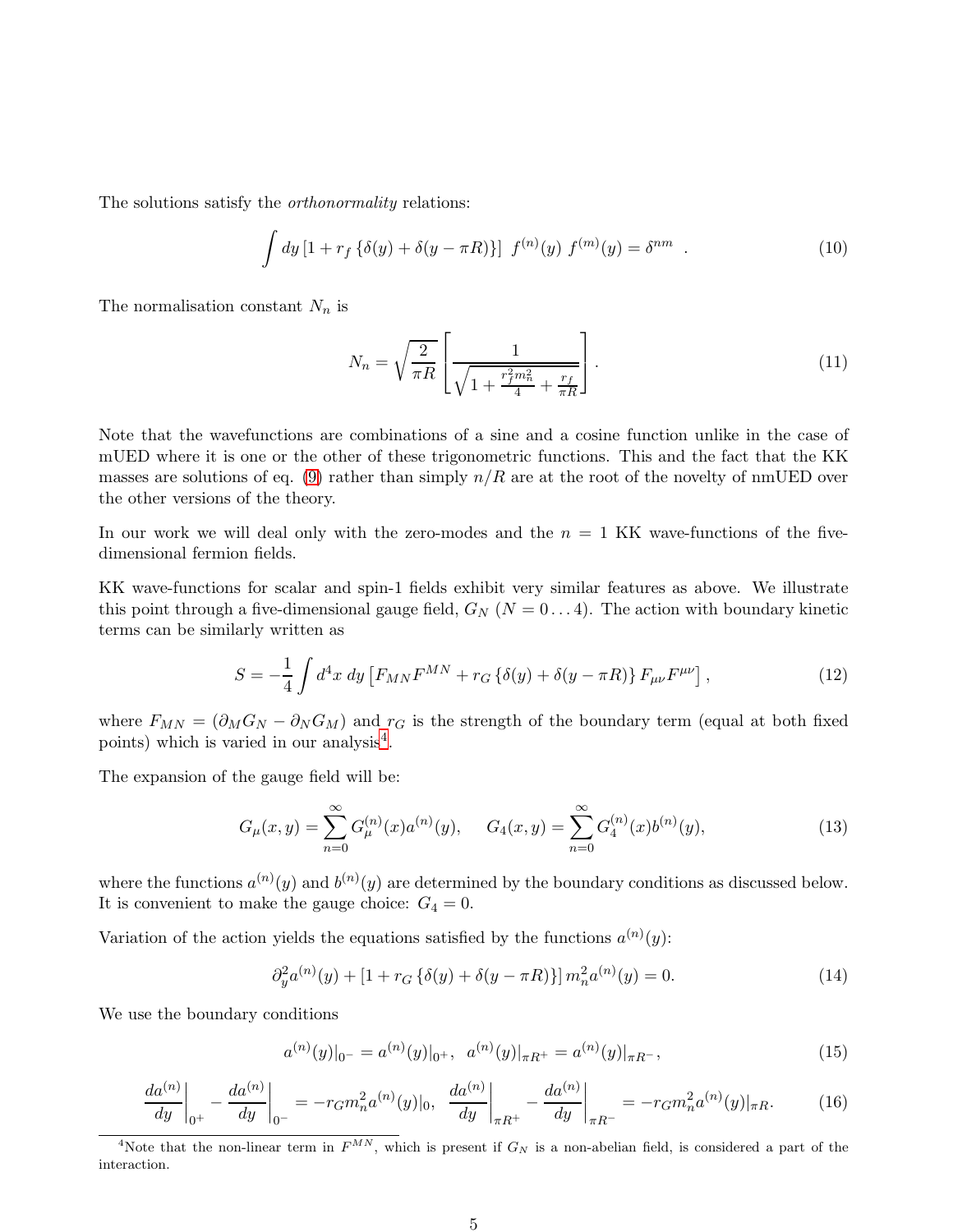Notice the total similarity between the equation of motion and the boundary conditions for a gauge field – eqns.  $(14)$  -  $(16)$  – and those found earlier for a fermion field as given in eqns.  $(5)$  -  $(7)$ . It is but natural that the wave-functions for the gauge fields can be written down from those for the fermions by appropriate substitutions.

It is straightforward to verify that the masses  $m_n$  in eqn. [\(14\)](#page-4-1) are solutions of:

<span id="page-5-0"></span>
$$
(r_G^2 m_n^2 - 4) \tan(m_n \pi R) = 4r_G m_n . \qquad (17)
$$

Eqn. [\(9\)](#page-3-4) satisfied by KK fermions and eqn. [\(17\)](#page-5-0) valid for KK gauge bosons are of identical form. Though we do not show it here, it applies to the five-dimensional scalar fields as well. We will next discuss solutions of transcendental equations of this type. These solutions are the masses of the KK-excitations if the zero-mode is taken massless<sup>[5](#page-5-1)</sup>, to be compared with  $n/R$  for UED. In our discussion below we will use for the BLKT parameter the general notation r rather than  $r_f, r_G$ , etc. It is convenient to define the dimensionless variables

$$
M_{(n)} \equiv m_n R \text{ and } R_{BLKT} \equiv r/R \tag{18}
$$

in terms of which eqs. [\(9\)](#page-3-4) and [\(17\)](#page-5-0) can be cast in the form:

$$
\left(R_{BLKT}^2 M_{(n)}^2 - 4\right) \tan(\pi M_{(n)}) = 4 \ R_{BLKT} M_{(n)} \tag{19}
$$

which can be readily reexpressed in the factorized form:

<span id="page-5-3"></span>
$$
\[ R_{BLKT} \ M_{(n)} + 2 \tan\left(\frac{\pi M_{(n)}}{2}\right) \] \left[ R_{BLKT} \ M_{(n)} - 2 \cot\left(\frac{\pi M_{(n)}}{2}\right) \right] = 0 \tag{20}
$$

It is easy to convince oneself that the solutions for even  $n$  arise from the first factor while those for odd  $n$  follow from the second. The zero mode is the trivial solution from the first factor and receives no contributions from the BLKT.



<span id="page-5-2"></span>Figure 1: Variation of  $M_{(1)} \equiv m_1 R$  with the BLKT strength  $R_{BLKT} \equiv r/R$ . The result applies to fermions, gauge bosons, and Higgs scalars when the BLKTs are symmetric. Note that larger  $R_{BLKT}$ yields a smaller mass.

Here we are interested only in the  $n = 1$  KK modes. In Fig. [1,](#page-5-2) we plot  $M_{(1)}$  as a function of  $R_{BLKT}$  as obtained from the second factor in eq. [\(20\)](#page-5-3). For any chosen  $R_{BLKT}$  there is a unique

<span id="page-5-1"></span><sup>5</sup>As discussed below, the KK modes also receive a contribution to their masses from spontaneous breaking of the electroweak symmetry.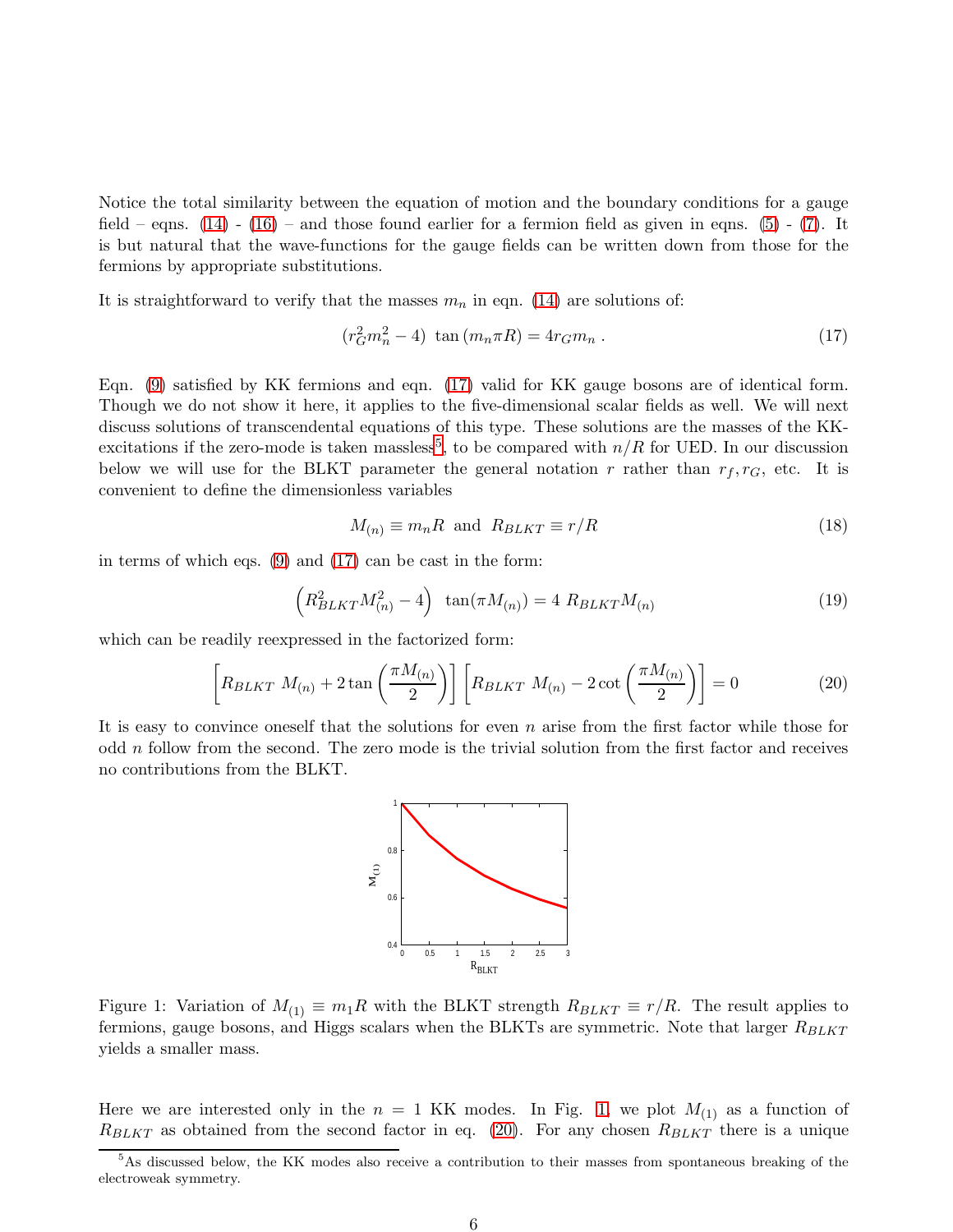$M_{(1)} = m_1 R$ . When we display the results in the later sections we present figures where  $R_B$  is held fixed and the mass  $m_{B(1)}$  is varied by changing 1/R. Note that when  $R_{BLKT} = 0$ , i.e., no BLKT at all, one gets  $m_1 = R^{-1}$ , as expected. Further  $m_1$  monotonically decreases as the BLKT strength,  $R_{BLKT}$ , increases. Obviously, the LKP will correspond to the  $n = 1$  KK excitation of the field with the largest BLKT parameter.

In this work we concentrate on bosonic LKP states; this can be either  $W_3^{(1)}$  $3^{(1)}$  or  $B^{(1)}$ . From our discussion it is clear that  $M_{(1)}$  is determined entirely by the BLKT parameter,  $R_{BLKT}$ , and the compactification radius R. The gauge coupling is not involved. Therefore the earlier discussion applies for both  $W_3^{(1)}$ 3 and  $B^{(1)}$  so long as the appropriate BLKT parameters are used. Which one of these happens to be the LKP is determined entirely by the choice of the respective BLKT parameters. In the subsequent sections we investigate the prospects of these WIMPs playing the role of the dark matter particle.

We have not included the zero-mode masses in our consideration till now. We indicate next how they affect the masses and mixing of  $W_3^{(1)}$  $3^{(1)}$  and  $B^{(1)}$ . The electroweak gauge boson eigenstates in a fivedimensional theory with BLKT have been discussed in the literature [\[36\]](#page-21-9). We have verified that for the range of BLKT parameters which we consider the states of different KK level,  $n$ , mix negligibly. Further, only if the BLKT parameters for the  $B$  and  $W$  gauge bosons are exactly equal (or very nearly so) the mixing between  $B^{(1)}$  and  $W_3^{(1)}$  $i_3^{\text{(1)}}$  is substantial, it being equal to the zero-mode weak mixing angle in the case of equality. If  $(r_B - r_W)/R$  is of order 0.1 (or larger) this mixing is negligible. This can be verified from the mass matrix which we now discuss.

The mass matrix for the  $n = 1$  neutral electroweak gauge bosons including spontaneous breaking of electroweak symmetry as well as the extra-dimensional contribution discussed above is<sup>[6](#page-6-0)</sup>:

<span id="page-6-1"></span>
$$
M_{W_3^{(1)}B^{(1)}} = \begin{pmatrix} \frac{g_2^2 v_0^2}{4} \frac{S_W}{S_H} I_{W_3 W_3} + m_{W_3^{(1)}}^2 & -\frac{g_2 g_1 v_0^2}{4} \frac{\sqrt{S_W S_B}}{S_H} I_{W_3 B} \\ -\frac{g_2 g_1 v_0^2}{4} \frac{\sqrt{S_W S_B}}{S_H} I_{W_3 B} & \frac{g_1^2 v_0^2}{4} \frac{S_B}{S_H} I_{BB} + m_{B^{(1)}}^2 \end{pmatrix},
$$
(21)

where

$$
I_{ij} = \int_0^{\pi R} (1 + r_h \{\delta(y) + \delta(y - \pi R)\}) a_i^{(1)}(y) a_j^{(1)}(y) dy, \quad (i, j = W_3, B). \tag{22}
$$

Above,  $r_h$  is the strength of the Higgs scalar BLKT and  $R_h = r_h/R$ . Also,

$$
a_{W_3}^{(1)}(y) = N_{W_3}^{(1)} \left[ \cos \left( m_{W_3^{(1)}} y \right) - \frac{r_W m_{W_3^{(1)}}}{2} \sin \left( m_{W_3^{(1)}} y \right) \right],\tag{23}
$$

and

$$
a_B^{(1)}(y) = N_B^{(1)} \left[ \cos \left( m_{B^{(1)}} \ y \right) - \frac{r_B m_{B^{(1)}}}{2} \sin \left( m_{B^{(1)}} \ y \right) \right],\tag{24}
$$

with  $N_{W_2}^{(1)}$  $\frac{(1)}{W_3}$ ,  $N_B^{(1)}$  $B_B^{(1)}$  being normalisation factors as in eqn. [\(11\)](#page-4-3).

The five-dimensional gauge couplings  $\hat{g}_2, \hat{g}_1$  and the vacuum expectation value (vev)  $v_5$  are related to the four-dimensional couplings  $g_2, g_1$  respectively and the vev  $v_0$  through

$$
\hat{g}_2 = g_2 \sqrt{\pi R S_W}, \quad \hat{g}_1 = g_1 \sqrt{\pi R S_B}, \quad v_5 = v_0 / \sqrt{\pi R S_H}, \tag{25}
$$

<span id="page-6-0"></span><sup>&</sup>lt;sup>6</sup>Here  $m_{W_3^{(1)}}$  and  $m_{B^{(1)}}$  stand for the extra-dimensional mass contribution  $m_1$ , discussed above, for the  $n = 1$   $W_3$ and  $B$  states, respectively.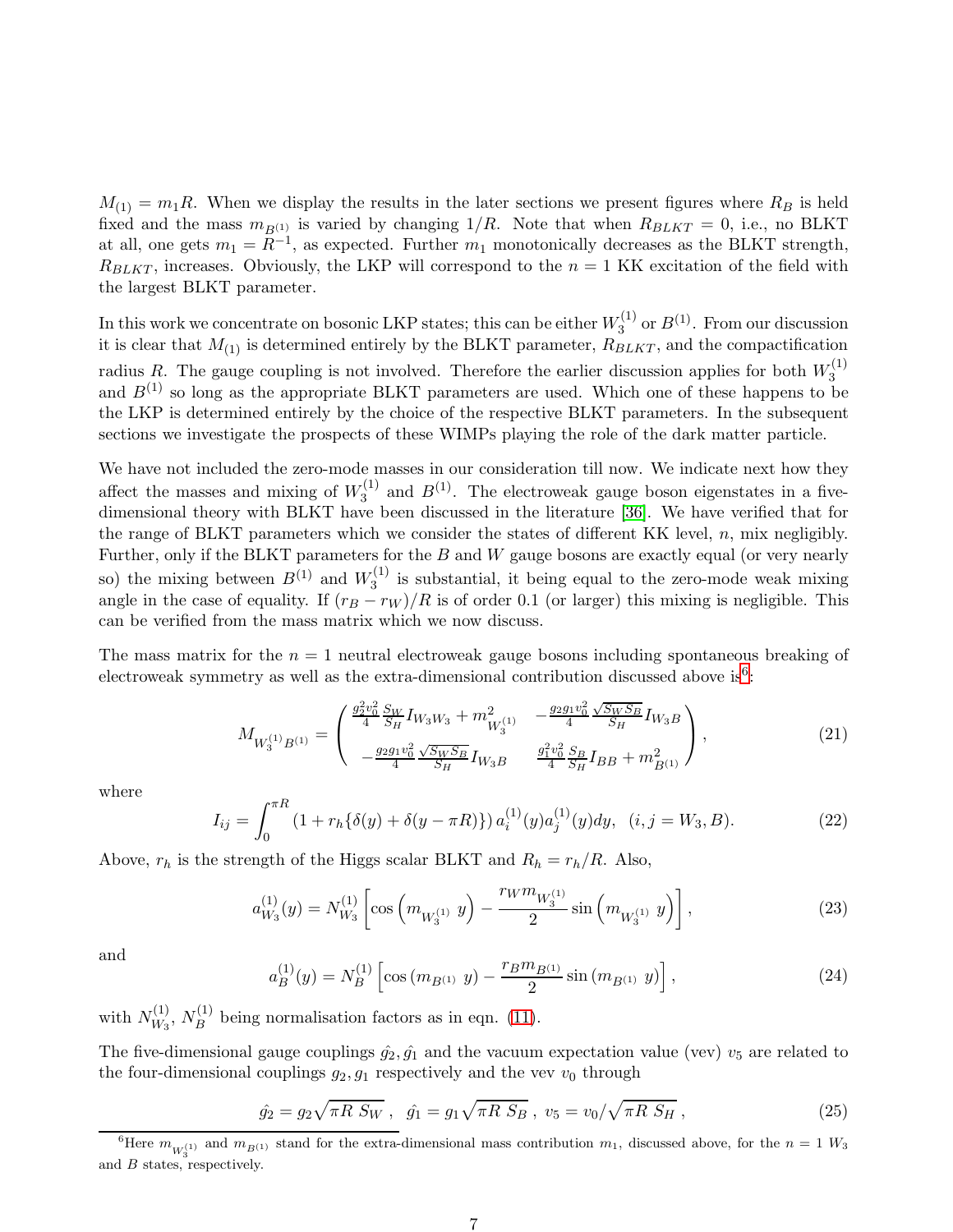where

$$
S_W = \left(1 + \frac{R_W}{\pi}\right), \quad S_B = \left(1 + \frac{R_B}{\pi}\right), \quad S_H = \left(1 + \frac{R_h}{\pi}\right). \tag{26}
$$

A few comments about the mass matrix in eqn. [\(21\)](#page-6-1) are in order. The matrix is given in the  $W_3^{(1)} - B^{(1)}$ basis<sup>[7](#page-7-0)</sup>. To estimate the relative magnitudes of the terms notice that the  $S_i$  are  $\mathcal{O}(1)$  as are the overlap integrals  $I_{ij}$ . Therefore the contributions to the mass matrix from the symmetry breaking are  $\mathcal{O}(v_0^2)$ . The extra-dimensional contributions,  $m_{G^{(1)}}^2$ , are of the order of  $(1/R)^2$  and are always dominant by far. As a consequence these terms determine the mass eigenvalues and the mixing is negligible for  $(R_W - R_B) \sim 0.1$  or larger<sup>[8](#page-7-1)</sup>. So, in our discussion below we take  $B^{(1)}$  and  $W_3^{(1)}$  $t_3^{(1)}$  to be the neutral electroweak gauge eigenstates. The contributions to the masses themselves from electroweak symmetry breaking are insignificant and hence dropped. We have verified that for the cases of our interest there is no significant dependence of the results on the Higgs scalar BLKT strength,  $r_h$ . In our calculations we keep  $R_h = 0.1$  throughout.

### III Standard calculation of relic density

In this section we briefly summarize the standard calculation of relic density. This will facilitate us in defining the notations as well as to put the calculation in the nmUED model in a proper context. For a more detailed elaboration of this formulation the reader is referred to [\[15,](#page-20-12) [17\]](#page-20-14).

Let us consider the spectrum of the  $n = 1$  KK-level of nmUED in which the particles are specified by  $\alpha_i$ ,  $(i = 0, 1, 2, ...)$  ordered sequentially in mass.  $\alpha_0$  is identified with  $B^{(1)}$ , which is the lightest<sup>[9](#page-7-2)</sup> of these states and hence stable. It is also massive and weakly interacting. Consequently it is a natural candidate for being the dark matter WIMP. Apart from  $\alpha_0$  all other particles are unstable and ultimately decay to  $B^{(1)}$  in association with SM particles. Thus from any number  $N_i$  of  $\alpha_i$  particles we end up getting exactly  $N_i \alpha_0$  at the end of the decay chain. Consequently, to determine the relic density of  $\alpha_0$  it would be meaningful to study the evolution of  $n(\equiv \sum_i n_i)$  instead of each number density  $n_i$  separately.

The evolution (with time or temperature) of the number density  $n$  is governed by the Boltzmann transport equation:

<span id="page-7-3"></span>
$$
\frac{dn}{dt} = -3Hn - \langle \sigma_{eff} v \rangle (n^2 - n_{eq}^2) \tag{27}
$$

here H is the Hubble parameter and  $n^{eq}$  the number density at thermal equilibrium.  $\langle \sigma_{eff} v \rangle$  is the thermally averaged relative velocity times the effective interaction cross section of  $\alpha_0$  with other particles in the spectra.

<span id="page-7-0"></span><sup>&</sup>lt;sup>7</sup>We have checked that mixing with states of  $n \neq 1$  is very small.

<span id="page-7-1"></span><sup>&</sup>lt;sup>8</sup>If  $R_W = R_B$  then the dominant diagonal terms are equal and do not affect the mixing and simply make a constant shift of the masses of the eigenstates. In this case the mixing between  $W_3^{(1)}$  and  $B^{(1)}$  is just as in the Standard Model with  $\tan \theta = g'/g$ .

<span id="page-7-2"></span><sup>&</sup>lt;sup>9</sup>In nmUED, one has the flexibility to arrange  $W_3^{(1)}$  or  $W_1^{(1)}$  to be the LKP. In this work we consider only the  $W_3^{(1)}$  or  $B^{(1)}$  as the dark matter candidate. In this section we stick to the  $B^{(1)}$  LKP case.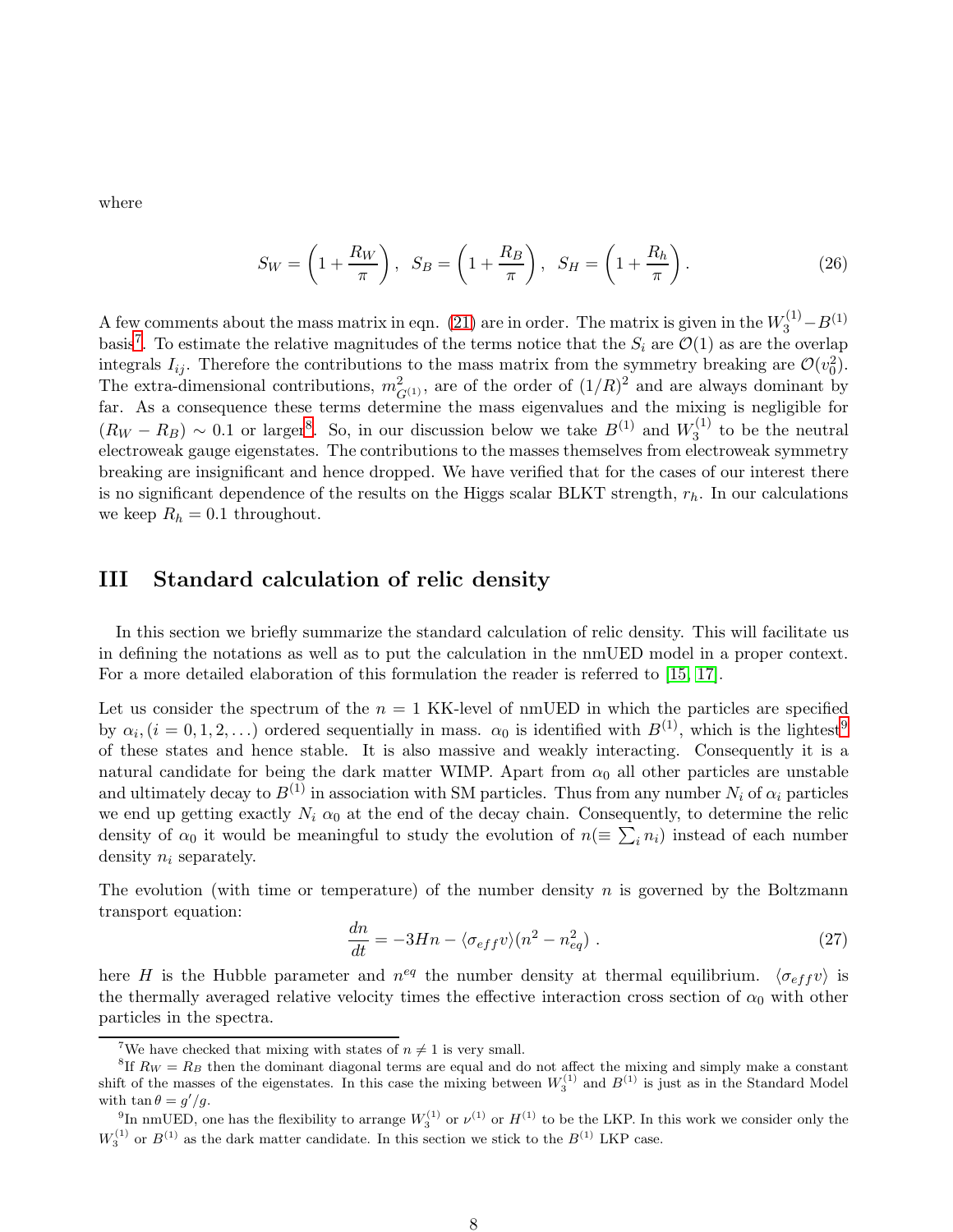| $B^{(1)}$ annihilation                    | $B^{(1)}$ -lepton scattering                              |
|-------------------------------------------|-----------------------------------------------------------|
| $B^{(1)}B^{(1)} \longrightarrow f\bar{f}$ | $\nu^{(1)}_r B^{(1)} \longrightarrow W^+ l^-$             |
| $B^{(1)}B^{(1)} \longrightarrow h^+h^-$   | $\bar{\nu}_I^{(1)} B^{(1)} \longrightarrow W^- l^+$       |
|                                           | $\nu^{(1)}_r B^{(1)} \longrightarrow Z \nu_l$             |
|                                           | $\bar{\nu}_r^{(1)} B^{(1)} \longrightarrow Z \bar{\nu}_l$ |
|                                           | $l_r^{(1)-}B^{(1)} \longrightarrow W^- \nu_l$             |
|                                           | $l_r^{(1)+}B^{(1)} \longrightarrow W^+ \bar{\nu}_l$       |
|                                           | $l_{\tau}^{(1)-}B^{(1)}\longrightarrow Zl^{-}$            |
|                                           | $l^{(1)+}_{\tau}B^{(1)}\longrightarrow Zl^{+}$            |

<span id="page-8-0"></span>Table 1: The  $B^{(1)}$  annihilation and  $B^{(1)}$ -lepton scattering processes which contribute to the relic density calculation. The cross sections involve, besides the SM couplings, the vertices in secs. [A.1.2,](#page-18-0) [A.1.3,](#page-18-1) and [A.1.1.](#page-17-0)

More precisely,  $\sigma_{eff}$  can be defined as,

$$
\sigma_{eff}(x) = \frac{1}{g_{eff}^2} \sum_{ij}^{N} \sigma_{ij} F_i F_j \tag{28}
$$

with

$$
F_i(x) = g_i(1 + \Delta_i)^{3/2} \exp(-x\Delta_i) \text{ and } g_{eff}(x) = \sum_{i=1}^{N} F_i.
$$
 (29)

Here

$$
\Delta_i = \frac{m_i - m_0}{m_0} \ , \ x = \frac{m_0}{T} \,, \tag{30}
$$

with  $\sigma_{ij} \equiv \sigma(\alpha_i \alpha_j \to SM)$  and  $g_i$  is the number of degrees of freedom for the particle  $\alpha_i$  taking part in the annihilation or coannihilation process.

The right-hand-side of eqn. [\(27\)](#page-7-3) has two terms. The first (proportional to  $H$ ) accounts for the reduction of the number density due to the expansion of the universe, and the second one for the decrease (increase) of  $n_i$  due to its interaction with the other particles present in the spectrum.

It has been noted [\[15,](#page-20-12) [17\]](#page-20-14) that in case all the  $\Delta_i$  are larger than 10%  $\sigma_{eff}$  can be well estimated by calculating only the annihilation of  $\alpha_0$  with its own anti-particle to SM particles. The co-annihilation (processes involving other KK-particles which cascade decay ultimately to the LKP) contribution is important only when one or more  $\Delta_i$  are less than 10%.

In the non-relativistic limit (which is appropriate in our calculation as we are interested to calculate the number density in an epoch when average temperature is less than the mass of the WIMP) one can use the approximation  $\langle \sigma_{eff} v \rangle \sim a_{eff}(x) + b_{eff}(x) v^2 + \mathcal{O}(v^4)$ .

After calculating the relevant  $\sigma_{ij}$  one can numerically integrate eqn. [\(27\)](#page-7-3) to obtain the number density of the DM particle at the present epoch. Instead, here we use an approximate formula [\[15\]](#page-20-12) for the number density (normalised to the critical density at the present epoch) given by:

<span id="page-8-1"></span>
$$
\Omega_{\alpha}h^2 \approx \frac{1.04 \times 10^9 / 1 \text{GeV}}{M_{Pl}} \frac{x_F}{\sqrt{g_*(x_F)}} \frac{1}{I_a + 3I_b / x_F} ,\qquad (31)
$$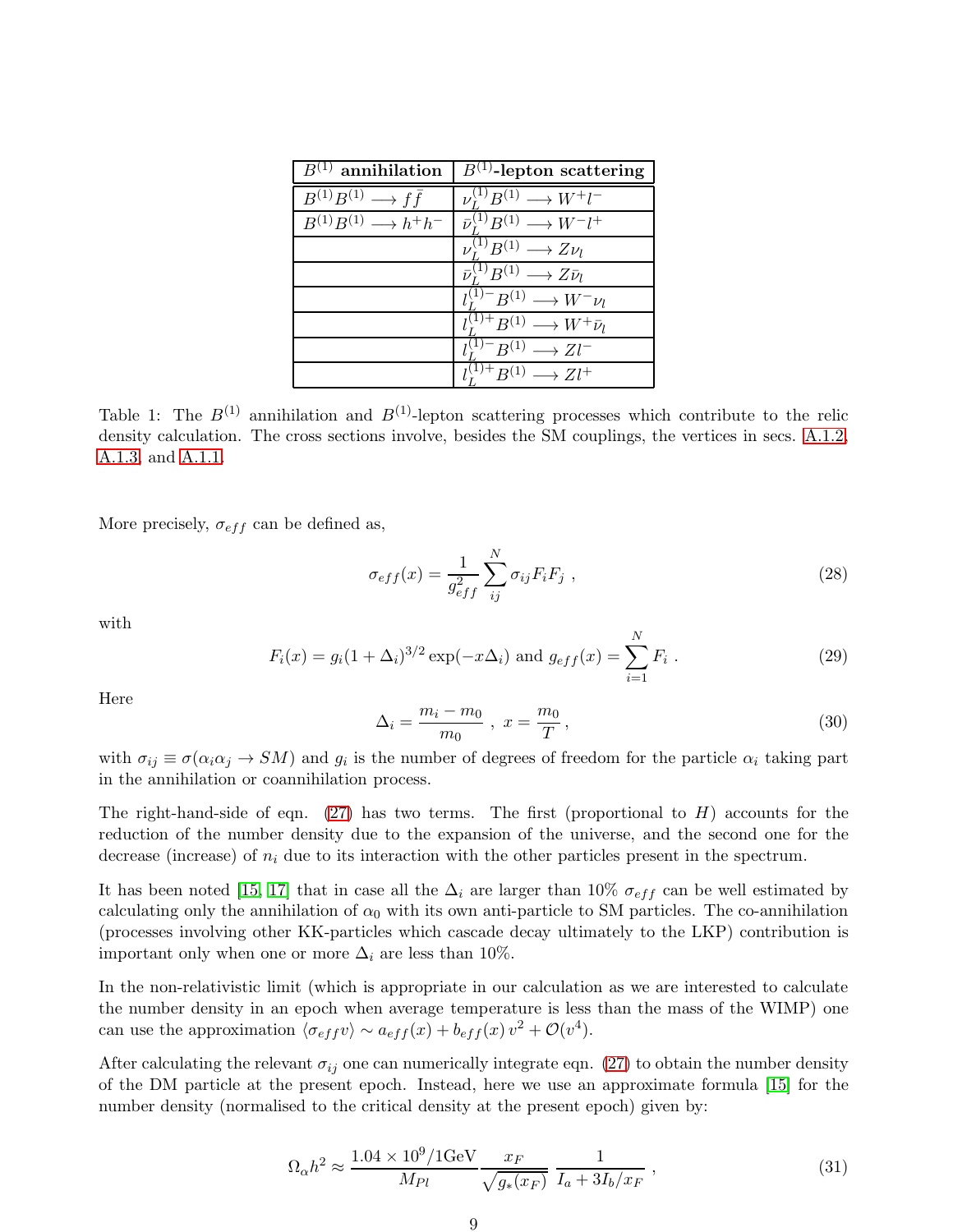| $\nu^{\perp}$ annihilation and scattering              | $l1$ annihilation and scattering                                                 |
|--------------------------------------------------------|----------------------------------------------------------------------------------|
| $\rightarrow$ f f                                      | $l_I^{(1)-} \longrightarrow h^+h^-$                                              |
| $h^{(1)}\overline{\nu}_i^{(1)} \longrightarrow h^+h^-$ | $ZZ + Z\gamma + \gamma\gamma$                                                    |
| $^{1)}\bar{\nu}^{(1)}$<br>$\rightarrow ZZ$             | $L^{1)+}L^{(1)-} \longrightarrow W^+W^-$                                         |
| $L^{(1)}\bar{\nu}^{(1)} \longrightarrow W^+W^-$        | $\longrightarrow l^{\pm}l^{\pm}$                                                 |
| $\rightarrow \nu_l \nu_l$                              | $\lambda^{(1)\pm}$ $l^{(1)\prime\pm}$ $\longrightarrow$ $l^{\pm}l^{\prime\pm}$   |
| $\rightarrow$ $\nu_l \nu_{l'}$                         | $\overline{L^{1)}\pm I^{(1) \prime \mp}} \longrightarrow l^{\pm} l^{\prime \mp}$ |
| $\rightarrow \nu_l \bar{\nu}_{l'}$                     | $J^+l_I^{(1)} \longrightarrow f\bar{f}$ or $l_R^+l_R^-$                          |
| $^{1)}\bar{\nu}_{v}^{(1)}$<br>$1 - 11 +$               | $l^{(1)}$ + $l^{(1)}$ -<br>$\longrightarrow \nu_l \bar{\nu}_l$ or $l^+_L l^-_L$  |
|                                                        | $\nu_l \nu_{l'}$                                                                 |

Table 2: The  $\nu^{(1)}$  and  $l^{(1)}$  annihilation and scattering processes which contribute to the relic density calculation. The cross sections involve, besides the SM couplings, the vertices in secs. [A.1.1](#page-17-0) and [A.1.5.](#page-19-2)

where  $M_{Pl}$  is the Planck mass and

$$
I_a = x_F \int_{x_F}^{\infty} a_{eff}(x) x^{-2} dx , \qquad (32)
$$

$$
I_b = 2x_F^2 \int_{x_F}^{\infty} b_{eff}(x) x^{-3} dx . \tag{33}
$$

Here  $x_F$  is the freeze-out temperature and can be solved from the following equation,

$$
x_F = \ln\left(\frac{15}{8}\sqrt{\frac{5}{2}}\frac{g_{eff}(x_F)}{2\pi^3}\frac{m_0M_{Pl}[a_{eff}(x_F) + 6b_{eff}(x_F)x_F^{-1}]}{\sqrt{g_*(x_F)x_F}}\right) \tag{34}
$$

Above,  $g_*(x_F)$  accounts for the relativistic degrees of freedom at the freeze-out temperature for which we have used the value of 92. For the parameter ranges used in this analysis  $x_F$  is found to be around 23 - 26.

At this point, given a model one is well-equipped to calculate the relic particle density. In UED (also in nmUED) there are two main classes of reactions which contribute to  $\sigma_{eff}$ ; namely, the annihilation of relic particles into the SM particles and the co-annihilation processes (explained above). It is to be noted that in UED the mass spectrum depends only on one parameter  $R^{-1}$ . In contrast, in nmUED masses of the KK-excitations have strong dependence on all the BLKT parameters. Thus it is the choice of the BLKT parameters which determines whether or not the mass of any KK-excitation would lie close to the relic particle mass ( $\Delta_i \leq 10\%$ ) so that their co-annihilation process could contribute significantly. In our analysis we have chosen the BLKT parameters for quarks, gluons and right-handed leptons such that their masses are sufficiently larger than the  $B^{(1)}$  mass and their contributions to coannihilation are negligible. For this choice only the coannihilation of KK-excitations of the left-handed lepton doublets are relevant.

In Tables [1](#page-8-0)- [3](#page-10-0) we have listed the reactions which are used to calculate  $\sigma_{eff}$ . Some of the couplings among the  $n = 1$  KK-modes and SM particles get modified in nmUED due to the non-trivial wavefunctions of the KK-excitations in the fifth-dimension. (We have listed such interactions with the Feynman rules in Appendix A.) Consequently, the cross sections of some of the processes contributing in  $\sigma_{eff}$  will be accordingly scaled up or down with respect to their UED values.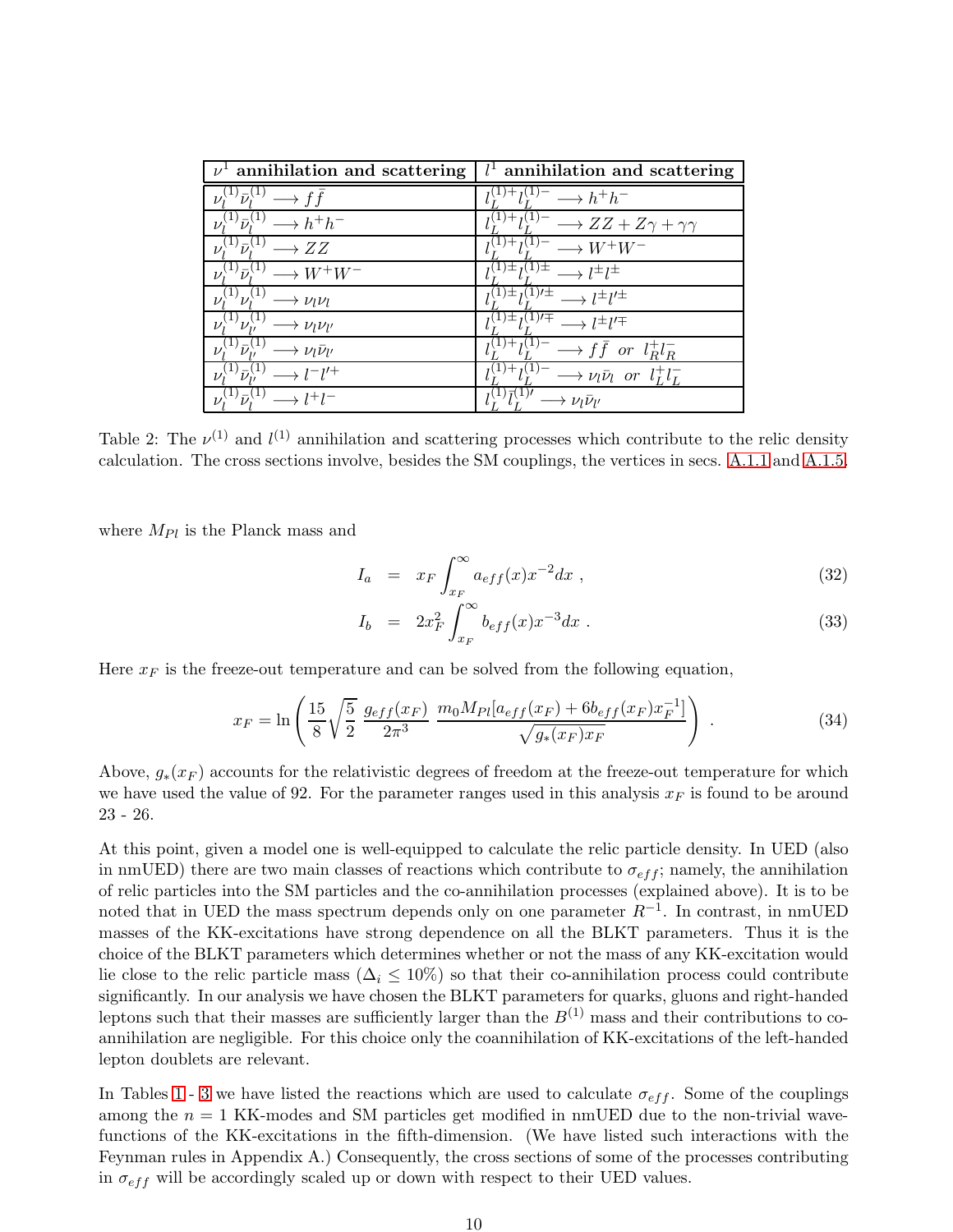| scattering<br>$-1$     |                            |  |  |  |  |
|------------------------|----------------------------|--|--|--|--|
| $\rightarrow \nu_l l'$ | $f$ ,                      |  |  |  |  |
| $\rightarrow h^-h^0$   |                            |  |  |  |  |
|                        | $\bar{\nu}_{l}$            |  |  |  |  |
| $l^-\nu_l$             | $\rightarrow \nu_{l'} l^-$ |  |  |  |  |
| $\nu_1$                |                            |  |  |  |  |

<span id="page-10-0"></span>Table 3: The  $\nu^{(1)} - l^{(1)}$  scattering processes which contribute to the relic density calculation. The cross sections involve, besides the SM couplings, the vertices in secs. [A.1.1](#page-17-0) and [A.1.5.](#page-19-2)

## IV Dark Matter relic density in nmUED

We are now ready to present the results and compare it with the current observed value<sup>[10](#page-10-1)</sup> of  $\Omega h^2$  from Planck data [\[1\]](#page-19-0). A similar exercise in the framework of UED (when  $B^{(1)}$  is the candidate for dark matter) yields a narrow range<sup>[11](#page-10-2)</sup> [\[17\]](#page-20-14) of allowed values – 500 - 600 GeV – for the compactification scale  $R^{-1}$ . However we will see that in nmUED this bound on  $R^{-1}$  will be relaxed significantly<sup>[12](#page-10-3)</sup>. We take up the cases of  $B^{(1)}$  and  $W_3^{(1)}$  LKP separately.

### IV.1 Results for  $B^{(1)}$  LKP

 $B^{(1)}$  is an oft-chosen dark matter candidate in UED. Here for this choice we use the modifications in the mass spectrum and the couplings to estimate the relic density in nmUED. In Fig. [2](#page-11-0) we present the main outcome of this analysis where in the three panels  $R_B$  is chosen differently. Variation of  $\Omega h^2$  (with the mass of  $B^{(1)}$ ) has been plotted for different choices of the fermion BLKT parameter,  $R_f$ . As noted above, the BLKT parameters for quarks, gluons and right-handed fermions is so chosen that the masses of these KK-excitations are well above that of the  $B^{(1)}$ . So, they play no role in the determination of relic density. Furthermore, we have checked that  $\Omega h^2$  is nearly insensitive to the choice of  $r_h$ , the Higgs BLKT parameter.

It may not be out of place to make a comment about the choice of parameter values in the plots in Fig. [2.](#page-11-0) In each panel  $R_B$  has a fixed value. Thus  $m_{B(1)}$  is being varied along the x-axes by changing  $R^{-1}$ . To ensure that  $B^{(1)}$  is the LKP,  $n = 1$  KK-lepton masses should be greater than  $m_{B^{(1)}}$ ; consequently,  $R_f$  (chosen same for all three left-handed lepton doublets) must be smaller than  $\overline{R}_B$  in every panel. In each panel, we also show the values of  $\Delta_f$  corresponding to five (equi-spaced) choices of  $R_f$ .

It would be useful to remark that while calculating  $\sigma_{eff}$  we have taken  $l_L^{(1)}$  $_{L}^{(1)}$  and  $\nu_{L}^{(1)}$  $L^{(1)}$  as mass degenerate and they are the next heavier in mass than the LKP assuming all other KK modes being heavy enough so that their contribution can be neglected. For a given value of  $R^{-1}$ , we find that the cross sections of the reactions listed in Tables [1](#page-8-0)- [3](#page-10-0) are higher compared to the corresponding rates in UED. Relatively lower values of the  $n = 1$  KK-masses and enhanced couplings in nmUED account for the higher

<span id="page-10-1"></span><sup>&</sup>lt;sup>10</sup>We use of  $\Omega h^2 = 0.1198 \pm 0.0026$ , the  $1\sigma$  results from Planck.

<span id="page-10-2"></span><sup>&</sup>lt;sup>11</sup>It has been pointed out [\[40\]](#page-22-2) that if the contributions from  $n=2$  excitations are included then this limit is pushed up above 1 TeV.

<span id="page-10-3"></span> $12$ We also make remarks in passing about the constraint set on the LKP mass or equivalently the compactification scale by the limit from overclosure of the universe.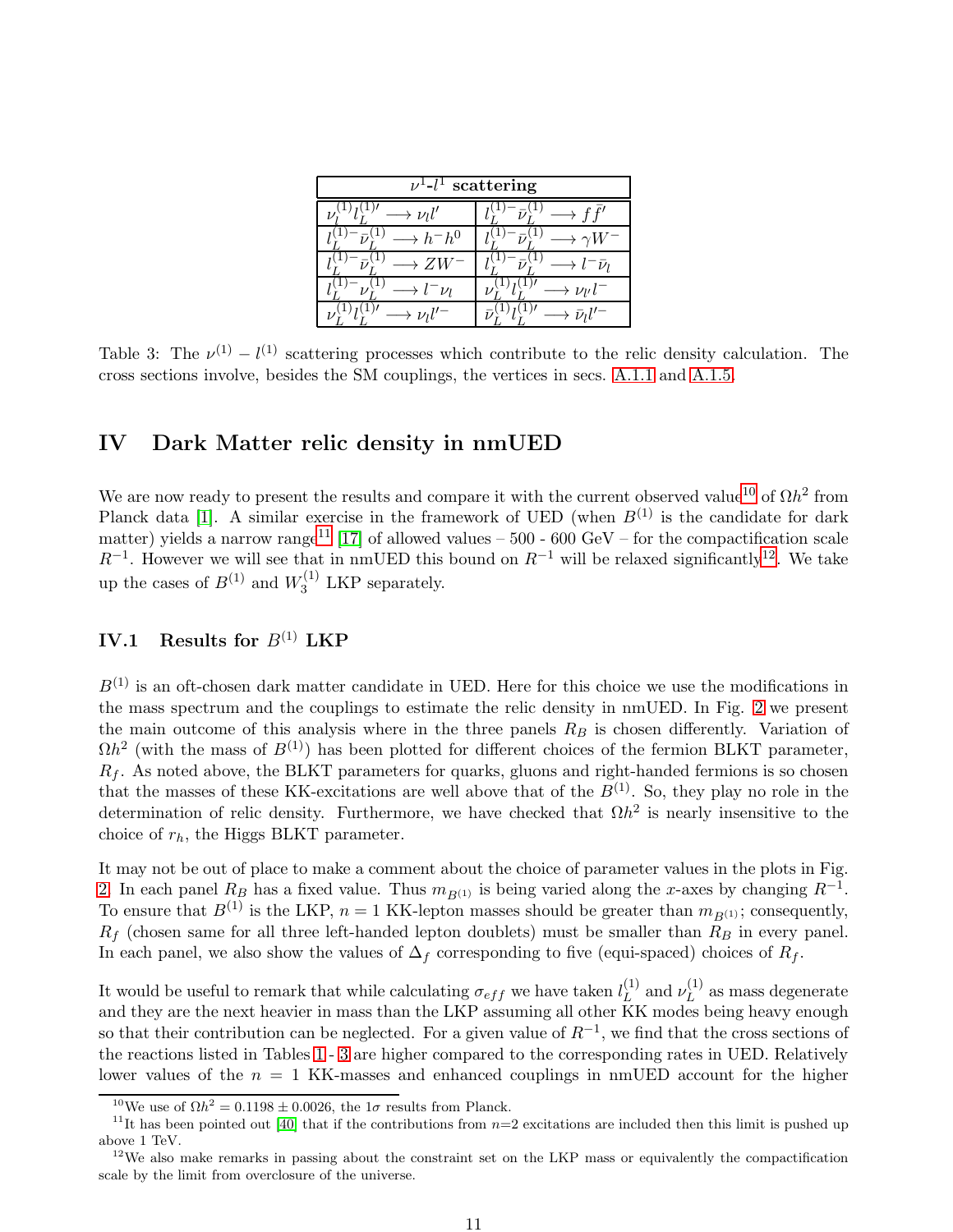

<span id="page-11-0"></span>Figure 2: Variation of  $\Omega h^2$  with relic particle mass. Curves for different choices of the fermion BLKT parameter  $R_f$  are shown and the corresponding  $\Delta_f$  indicated. The narrow horizontal blue band corresponds to the  $1\sigma$  allowed range of relic particle density from Planck data. The allowed  $1/R$ can be read off from the intersections of the curves with the allowed band. The three panels are for different choices of  $R_B$ , the BLKT parameter for  $B$ .

reaction rates for a given value of  $R^{-1}$ . Consequently, the numerical value of the relic density in nmUED is always less than in UED as long as the BLKT parameters are positive (as used in this analysis).

It is possibly useful to mention here the magnitudes of the coefficients  $I_a$  and  $I_b$  in eqn. [\(31\)](#page-8-1) which reflect the model dynamics. For the  $R_B$  and  $R_f$  considered by us  $I_a$  and  $I_b$  are in the range of (1 -10) pb. Both  $I_a$  and  $I_b$  decrease with increasing  $m_{B(1)}$ .

One can see from Fig. [2](#page-11-0) that  $\Omega h^2$  increases with increase of  $R^{-1}$  or  $R_B$ . (Both increases serve to reduce  $m_{B^{(1)}}$  and also enhance the couplings.) In contrast,  $\Omega h^2$  decreases with increasing  $R_f$ , the fermion BLKT coefficient. Unlike in UED, the allowed range of  $R^{-1}$  depends on  $R_f$  in this non-minimal version of the model. This is in line with expectation. As  $R_f$  moves away from  $R_B$  the splitting,  $\Delta_f$ , increases (noted in the figures) and coannihilation becomes less important.

It is seen from Fig. [2](#page-11-0) that depending on the choice of  $R_B$  and  $R_f$  the allowed range of  $R^{-1}$  can be as much as 0.6 TeV to 2 TeV or even more, while remaining consistent with the observed dark matter limits. It should be borne in mind that in nmUED the mass of the LKP is actually a little lower than  $R^{-1}$  as seen in the lower x-axes in the panels.

In passing we remark on the upper bounds on  $R^{-1}$  that arise by demanding that the LKP does not overclose the universe. For this to happen  $\Omega h^2$  must be around 0.48. Some sample results are presented in Table [4.](#page-12-0) To be conservative, for every R<sub>B</sub> we have chosen the smallest  $R_f$  (i.e., the largest  $\Delta_f$ ) in Fig. [2.](#page-11-0) For larger  $R_f$  the upper bound on  $R^{-1}$  is increased.

The observed  $1\sigma$  limits of  $\Omega h^2$ , which we have used, are very restrictive. In Fig. [3](#page-12-1) we have presented the regions in the  $m_{B^{(1)}}$ - $m_{f^{(1)}}$  plane which leads to  $\Omega h^2$  in the observed range. While deriving these limits we assume that  $B^{(1)}$  is the *only* relic particle in the model. Fig. [3](#page-12-1) points to very narrow regions in the  $m_{B^{(1)}}$  -  $m_{f^{(1)}}$  plane – *between* the two curves in each panel – allowed by the data. Thanks to the present precision of cosmological measurements, when translated to the  $m_{B^{(1)}}$ - $m_{f^{(1)}}$  plane one has essentially reduced the allowed range to almost a line. The plots in Fig. [3](#page-12-1) reveal that the allowed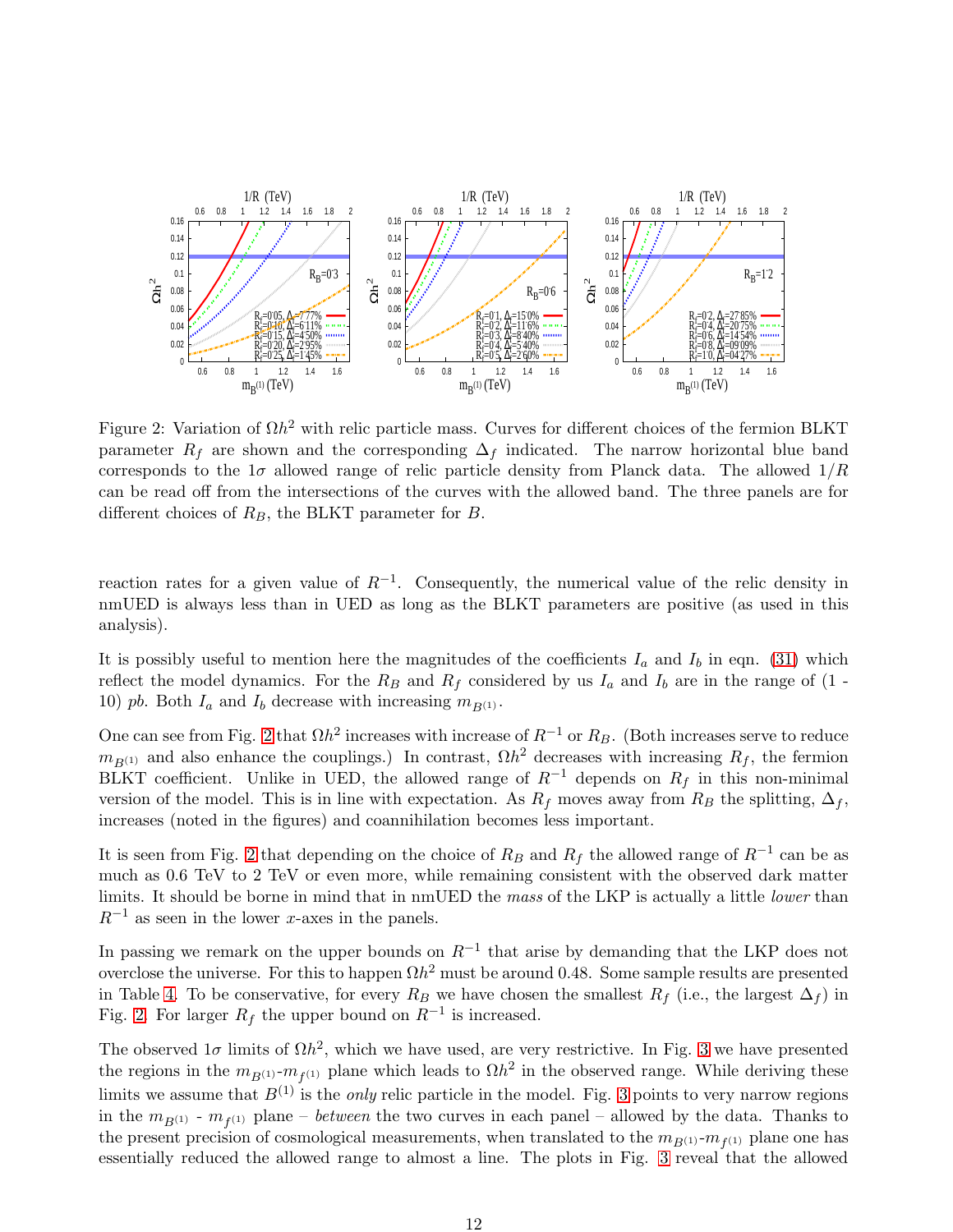| <b>LKP</b> | $R_B$ or $R_W$ | $R_f$   |       |               | $m_{B^{(1)}}$ or $m_{W_3^{(1)}}$ |
|------------|----------------|---------|-------|---------------|----------------------------------|
|            |                |         |       | $(in \; TeV)$ | (in TeV)                         |
|            | 0.3            | 0.05    | 7.7%  | $1.9\,$       | 17                               |
| $B^{(1)}$  | 0.6            | $0.1\,$ | 15%   | $1.7\,$       | 1.4                              |
|            | 1.2            | $0.2\,$ | 27.8% | $1.5\,$       |                                  |
|            | $_{0.6}$       |         |       | 10.0          | 8.4                              |

<span id="page-12-0"></span>Table 4: Upper bound on  $R^{-1}$  from overclosure of the universe ( $\Omega h^2 = 0.48$ ). The mass of the LKP for the limiting  $R^{-1}$  is also presented. For the  $W_3^{(1)}$  LKP case only the process  $W_3^{(1)} W_3^{(1)} \to W^+ W^$ is taken into account. Including coannihilation will further enhance the upper bound in this case.

range is very close to the  $m_{B^{(1)}} = m_{f^{(1)}}$  line. (We are not interested in the region above this line, where  $f^{(1)}$  becomes the LKP.)



<span id="page-12-1"></span>Figure 3: Allowed region in the  $m_{f^{(1)}} - m_{B^{(1)}}$  plane that satisfies the observed  $\Omega h^2$  limits. The three panels are for different choices of  $R_B$ . Only the narrow strip *between* the two curves is allowed from the relic density constraints.

#### $\mathbf{IV.2} \quad \textbf{What if} \; W_{3}^{(1)}$  $i_3^{(1)}$  is the LKP?

The masses of the  $n = 1$  KK-states are determined by their respective BLKT parameters  $r_i$  or equivalently  $R_i = r_i/R$ . To avoid a fermion LKP we always choose  $R_B, R_W > R_f$ . Besides the just discussed case of  $R_B > R_W$ , corresponding to  $B^{(1)}$  being the LKP, one should also consider  $R_W > R_B$ which makes  $W_3^{(1)}$  the dark matter candidate<sup>[13](#page-12-2)</sup>. In such an event we find that the annihilation cross 3 section is large (notably because of the process  $W_3^{(1)}W_3^{(1)} \to W^+W^-$ ) and therefore the relic density is too small<sup>[14](#page-12-3)</sup>. The relic density as a function of the  $W_3^{(1)}$  mass is shown in Fig. [4](#page-13-0) for a typical value of  $R_W = 0.6$ . Note that the obtained density is far below the observed [\[1\]](#page-19-0) value (around 0.12). For  $R_W = 0.6$  the lower (upper) bounds on  $\Omega h^2$  – which are outside the range of the figure – correspond to  $R^{-1} = 4.66$  (4.7) TeV with the respective  $W_3^{(1)}$  masses 3.92 (4.04) TeV. This establishes that  $W_3^{(1)}$ 3 would not be an attractive dark matter candidate for easy detection at the LHC unless the DM has

<sup>&</sup>lt;sup>13</sup>For a different discussion of the  $W_3^{(1)}$  LKP see, for example, [\[41\]](#page-22-3).

<span id="page-12-3"></span><span id="page-12-2"></span><sup>&</sup>lt;sup>14</sup>We have not considered coannihilation in this case. It would further reduce the relic density.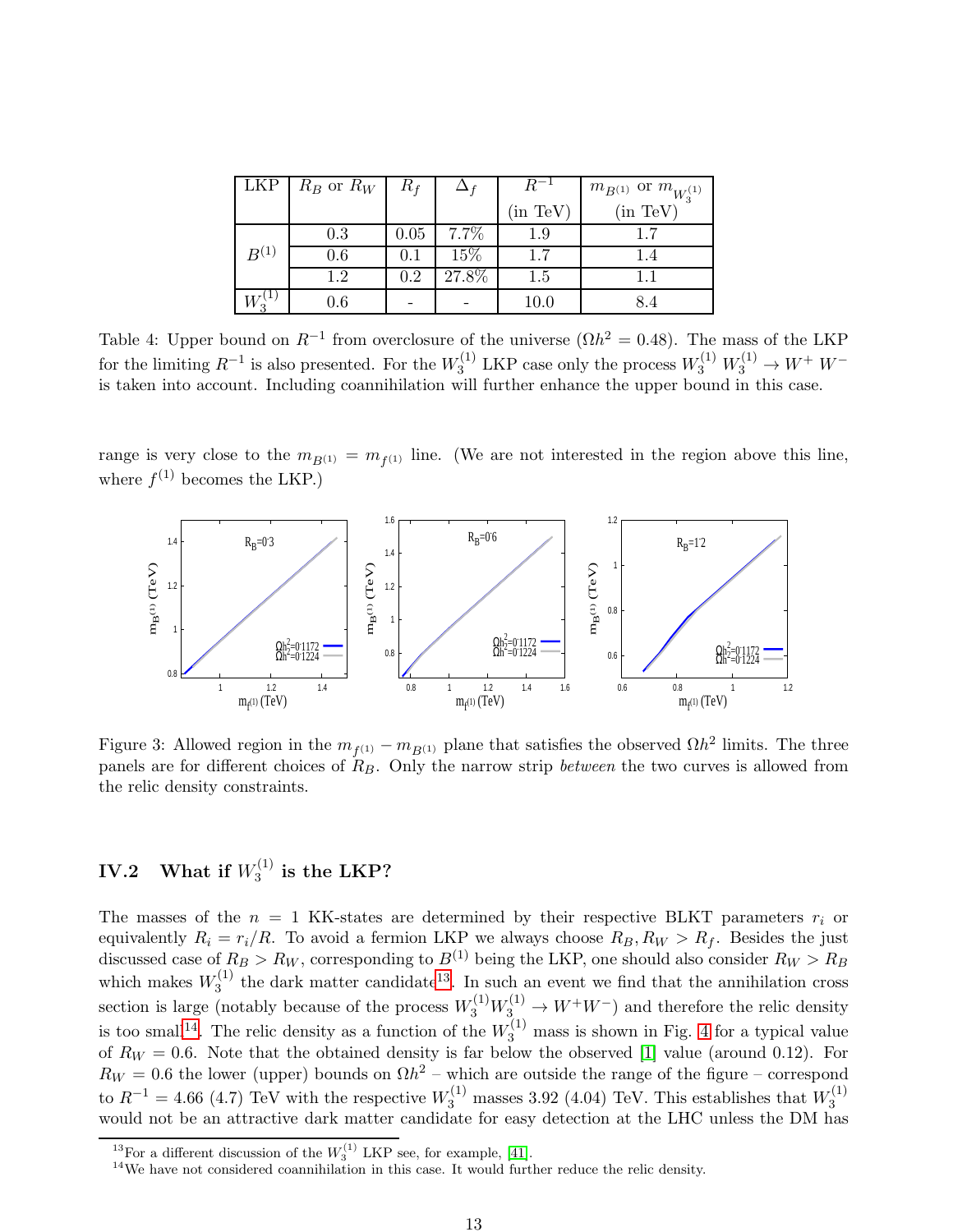several components<sup>[15](#page-13-1)</sup>.



<span id="page-13-0"></span>Figure 4: Variation of the relic density with  $m_{W_3^{(1)}}$  when  $W_3^{(1)}$  $i_3^{(1)}$  is identified as the DM candidate. The current observed value ( $\sim$  0.12) disfavours this alternative.

# V Direct detection of nmUED relic particle

Finally, we would like to take a look at the prospects of direct detection of  $B^{(1)}$  at an experiment such as XENON [\[42\]](#page-22-4). We will not estimate the actual event rates at such an experiment; instead, the spin dependent and spin independent cross sections of  $B^{(1)}$  scattering off Xenon nuclei (A = 131, Z = 54) will be estimated. Event rates and cross sections of dark matter in the context of UED have been obtained in ref. [\[43,](#page-22-5) [44\]](#page-22-6). As masses and also the couplings in nmUED show a distinctive departure from the corresponding quantities in UED, we wish to relook at the calculation.

The cross section of scattering of dark matter off nuclei such as Xenon is ultimately related to its scattering from quarks. As is customary, we use the non-relativistic limit to separate the spin-independent (i.e., scalar) and spin-dependent parts of the cross section.

The scalar part of the scattering cross section of  $B^{(1)}$  with a nucleus of mass  $m_N$  with atomic number Z and mass number A at zero momentum transfer is given by

<span id="page-13-2"></span>
$$
\sigma_0^{scalar} = \frac{m_N^2}{4\pi (m_{B^{(1)}} + m_N)^2} \left( Z f_p^{B^{(1)}} + (A - Z) f_n^{B^{(1)}} \right)^2, \tag{35}
$$

where

$$
f_{p,n}^{B^{(1)}} = m_{p,n} \sum_{q} \frac{\gamma_q + \beta_q}{m_q} f_{T_q}^{(p,n)} \,. \tag{36}
$$

In our numerical evaluations we have used  $f_{T_a}^{(p,n)}$  $T_q^{(p,n)} = \langle q\bar{q}\rangle_{p,n}(m_q/m_{p,n}),$  which relate the quark-level cross sections to that for the nucleons, as given in [\[8\]](#page-20-5). The physics of the specific dark matter candidate is captured in the quantities  $\gamma_q$  and  $\beta_q$  which here stand for the interaction of  $B^{(1)}$  with quarks mediated via the SM Higgs exchange and  $n = 1$  KK-fermion exchange respectively. We find

$$
\gamma_q = -\frac{g_1'^2}{2} \frac{m_q}{m_h^2} \ , \text{ and } \beta_q = -m_q \frac{\tilde{g}_1^2 \left( Y_{qL}^2 + Y_{qR}^2 \right)}{\left( m_{B^{(1)}}^2 - m_{q^{(1)}}^2 \right)^2} \left( m_{B^{(1)}}^2 + m_{f^{(1)}}^2 \right) \ . \tag{37}
$$

<span id="page-13-1"></span><sup>15</sup>The overclosure bound on  $R^{-1}$  for  $R_W = 0.6$  is 10 TeV (see Table [4\)](#page-12-0).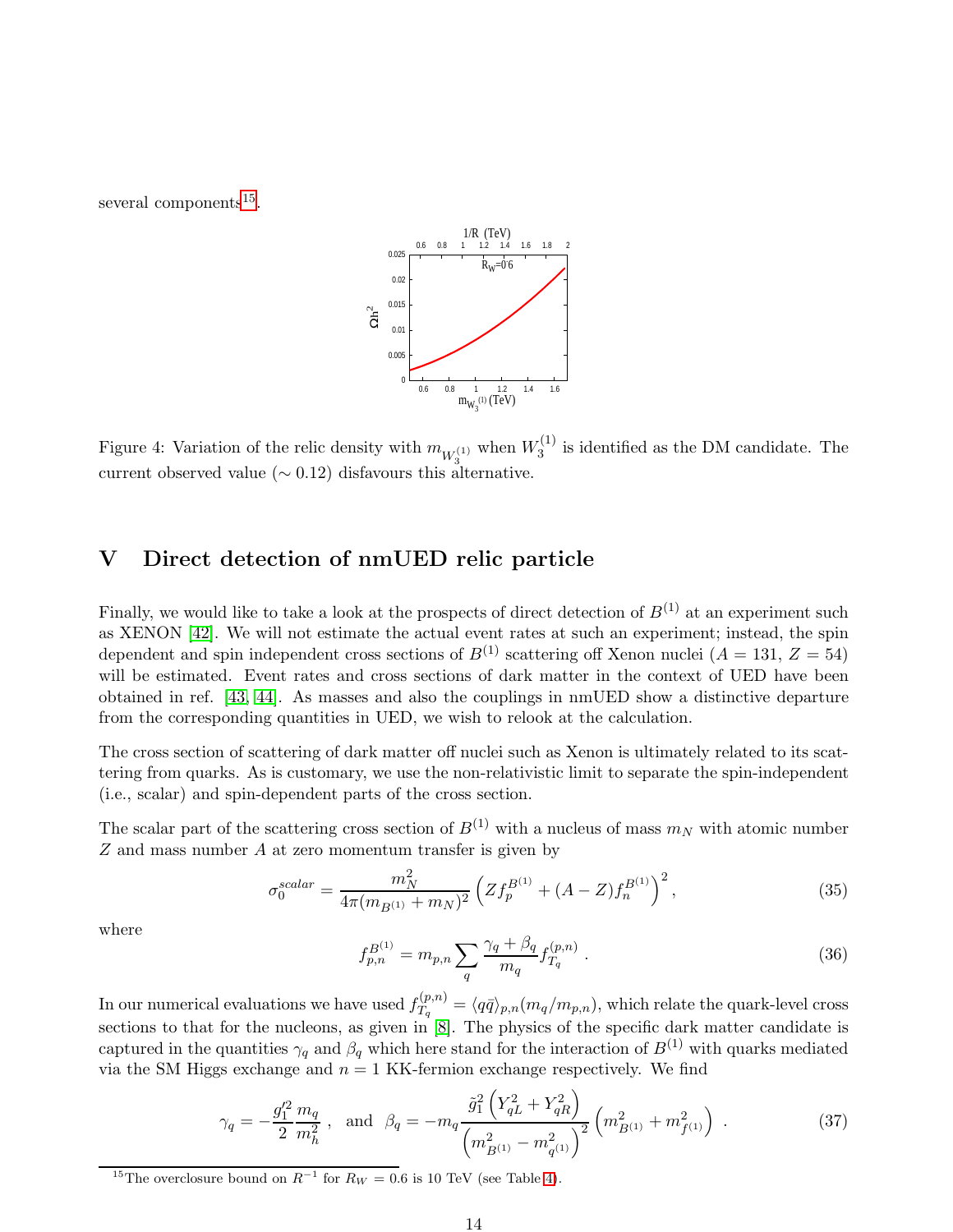where

$$
g_1^{\prime 2} = g_1^2 \pi R \left( 1 + \frac{R_B}{\pi} \right) \frac{1}{\sqrt{1 + \frac{R_h}{\pi}}} I_{B^{(1)}B^{(1)}h^{(0)}} \tag{38}
$$

where  $I_{B(1)B(1)h(0)}$  is given in eqn. [A-4.](#page-19-3)

$$
\tilde{g}_1 = g_1 \sqrt{\pi R \left( 1 + \frac{R_B}{\pi} \right)} I_{B^{(1)}f^{(1)}f^{(0)}} ,\qquad (39)
$$

with  $I_{B^{(1)}f^{(1)}f^{(0)}}$  given in eqn. [A-1.](#page-19-4) Numerically  $\gamma_q$  is almost insensitive to  $m_{B^{(1)}}$  and about two orders of magnitude larger than  $\beta_q$ .

The corresponding spin-dependent cross section is given by:

$$
\sigma_0^{spin} = \frac{2}{3\pi} (\mu^2 \tilde{g}_1^4) \left( \frac{a_p \langle S_p \rangle + a_n \langle S_n \rangle}{m_{B^{(1)}}^2 - m_{q^{(1)}}^2} \right)^2 \frac{(J+1)}{J} \tag{40}
$$

where  $\mu$  is the reduced mass of the target nucleus and the the other nuclear parameters can be found in [\[8\]](#page-20-5). In particular,

$$
a_p = \frac{17}{36}\Delta u + \frac{5}{36}(\Delta d + \Delta s) \text{ and } a_n = \frac{17}{36}\Delta d + \frac{5}{36}(\Delta u + \Delta s)
$$
 (41)

Following ref. [\[43\]](#page-22-5), in our analysis we have used the central values of  $\Delta u = 0.78 \pm 0.02$ ,  $\Delta d =$  $-0.48 \pm 0.02$  and  $\Delta s = -0.15 \pm 0.02$ .

Experimental results are often presented in terms of effective dark matter - nucleon scattering cross sections given by:

<span id="page-14-0"></span>
$$
\sigma_{p,n}^{scalar} = \sigma_0 \frac{m_{p,n}^2}{\mu^2} \frac{1}{A^2}, \n\sigma_{p,n}^{spin} = \frac{\tilde{g}_1^4}{2\pi} \frac{\mu_{p,n}^2 a_{p,n}^2}{(m_{B^{(1)}}^2 - m_{f^{(1)}}^2)^2}
$$
\n(42)

Here,  $\mu_{p,n}$  is the reduced mass of the WIMP-nucleon system.

We can now turn to the numerical results for the spin-dependent and scalar WIMP-nucleon cross section for Xenon. The cross sections will be presented as a function of the LKP  $(B^{(1)})$  mass which is fixed by  $R^{-1}$  and the BLKT parameter  $R_B$ . We will restrict  $R_f$  the lepton BLKT strength to only those values which satisfy the relic density  $\Omega h^2$  requirement once  $R_B$  is fixed; i.e., the range shown in Fig. [3.](#page-12-1) To appreciate this choice of input parameters we refer to Fig. [2.](#page-11-0) For a fixed value of  $R_B$  (i.e., any one panel) and  $R_f$  (one of the curves in the panel) one has two values of  $R^{-1}$  resulting from the  $1\sigma$  upper and lower allowed values of  $\Omega h^2$ . For each such  $R_B$ ,  $R_f$  pair the (two)  $R^{-1}$  values have been used to present the direct detection cross section bands in Figs. [5](#page-15-0) and [6.](#page-15-1) Thus as we go along left to right along x-axis of these plots,  $R_f$  increases along with  $m_{B(1)}$ .

Scattering rates of the the LKP WIMP off nucleons are presented in Fig. [5](#page-15-0) (scalar cross section,  $\sigma_n^{scalar}$ ) and in Fig. [6](#page-15-1) (spin dependent cross section,  $\sigma_n^{spin}$ ). Over the range of input parameters we have considered,  $\sigma_n^{scalar}$  decreases by two orders of magnitute from  $10^{-46}$  cm<sup>2</sup> to  $10^{-48}$  cm<sup>2</sup> while  $\sigma_n^{spin}$ is around  $10^{-42}$  cm<sup>2</sup> and is not very sensitive to the change of  $R^{-1}$  and  $R_f$ . It would be relevant here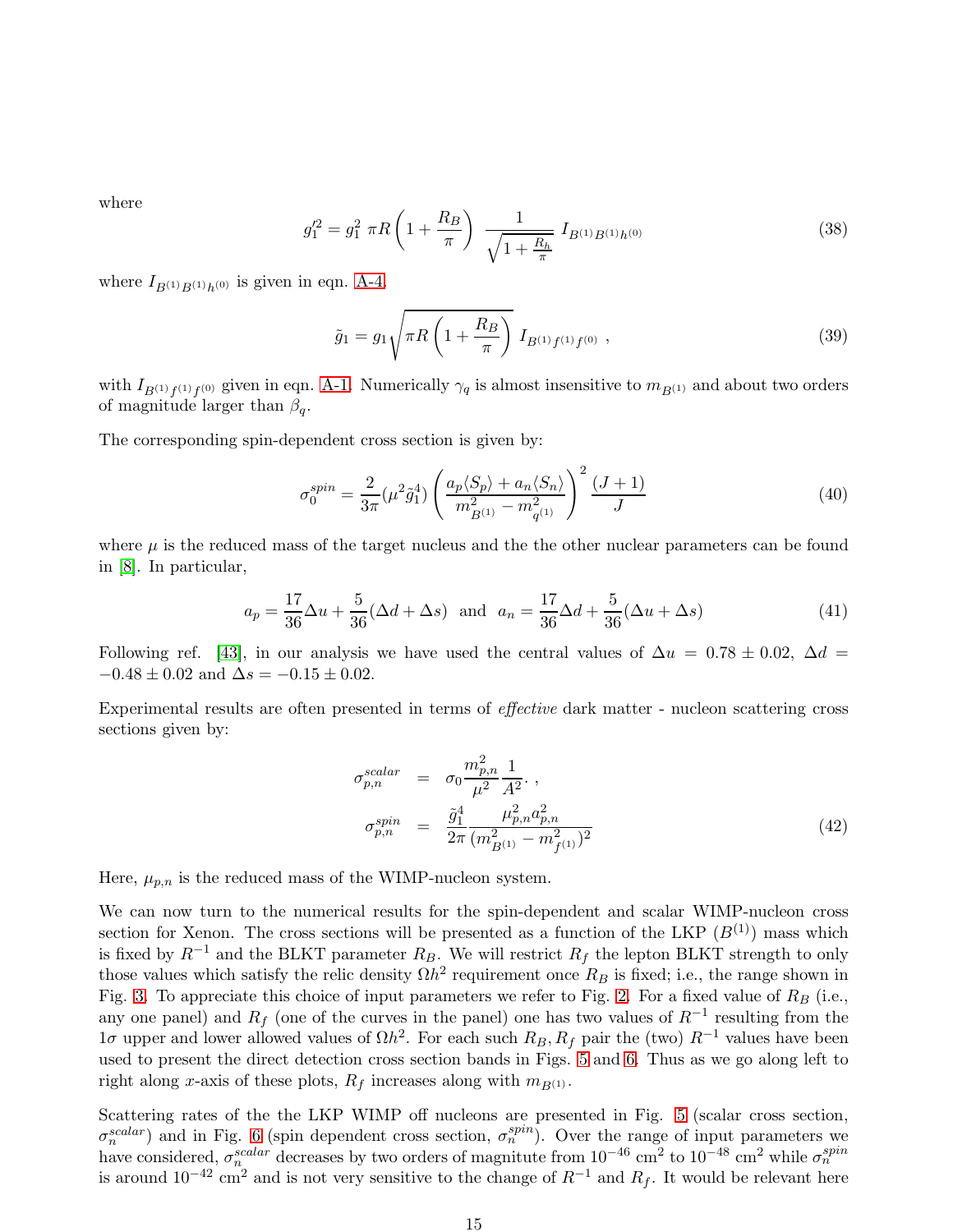

<span id="page-15-0"></span>Figure 5: Variation of the spin independent WIMP nucleon cross section with relic particle mass for Xenon. The three panels are for three values of  $R_B$ . The shaded region is obtained by using the BLKT parameters consistent with the observed relic density.



<span id="page-15-1"></span>Figure 6: Variation of the spin dependent WIMP nucleon cross section with relic particle mass for Xenon. The three panels are for three values of  $R_B$ . The shaded region is obtained by using the BLKT parameters consistent with the observed relic density.

to mention that these values of the WIMP scattering cross sections are well below the sensitivity of the XENON experiment<sup>[16](#page-15-2)</sup>. Thus the entire range of parameters used for the direct detection rates is allowed by the XENON experiment.

The plots in Figs. [5](#page-15-0) and [6](#page-15-1) for the dark matter cross sections appear somewhat different from those given for UED in [\[43\]](#page-22-5) and [\[45\]](#page-22-7). The reason for this is that unlike in those analyses here the fermion KKexcitation masses and the  $B^{(1)}$  mass are strongly correlated (see Fig. [3\)](#page-12-1) by virtue of the requirement that the observed DM relic density be reproduced.

The nature of variation of the DM scattering cross sections as presented in Figs. [5](#page-15-0) and [6](#page-15-1) can by seen to follow from eqn. [\(42\)](#page-14-0). BLKT parameter dependence creeps into  $\sigma_n^{spin}$  via the  $\left(m_{f^{(1)}}^2 - m_{B^{(1)}}^2\right)^2$ factor in the denominator along with  $\tilde{g}_1$ .  $\tilde{g}_1$  is barely senisitive to  $R^{-1}$  or  $R_f$ . And so is the former: as

<span id="page-15-2"></span> $^{16}$ For the range of WIMP masses in Fig. [5,](#page-15-0) sensitivity of the XENON experiment [\[42\]](#page-22-4) for the scalar cross section is above  $10^{-45}$  cm<sup>2</sup> [\[42\]](#page-22-4).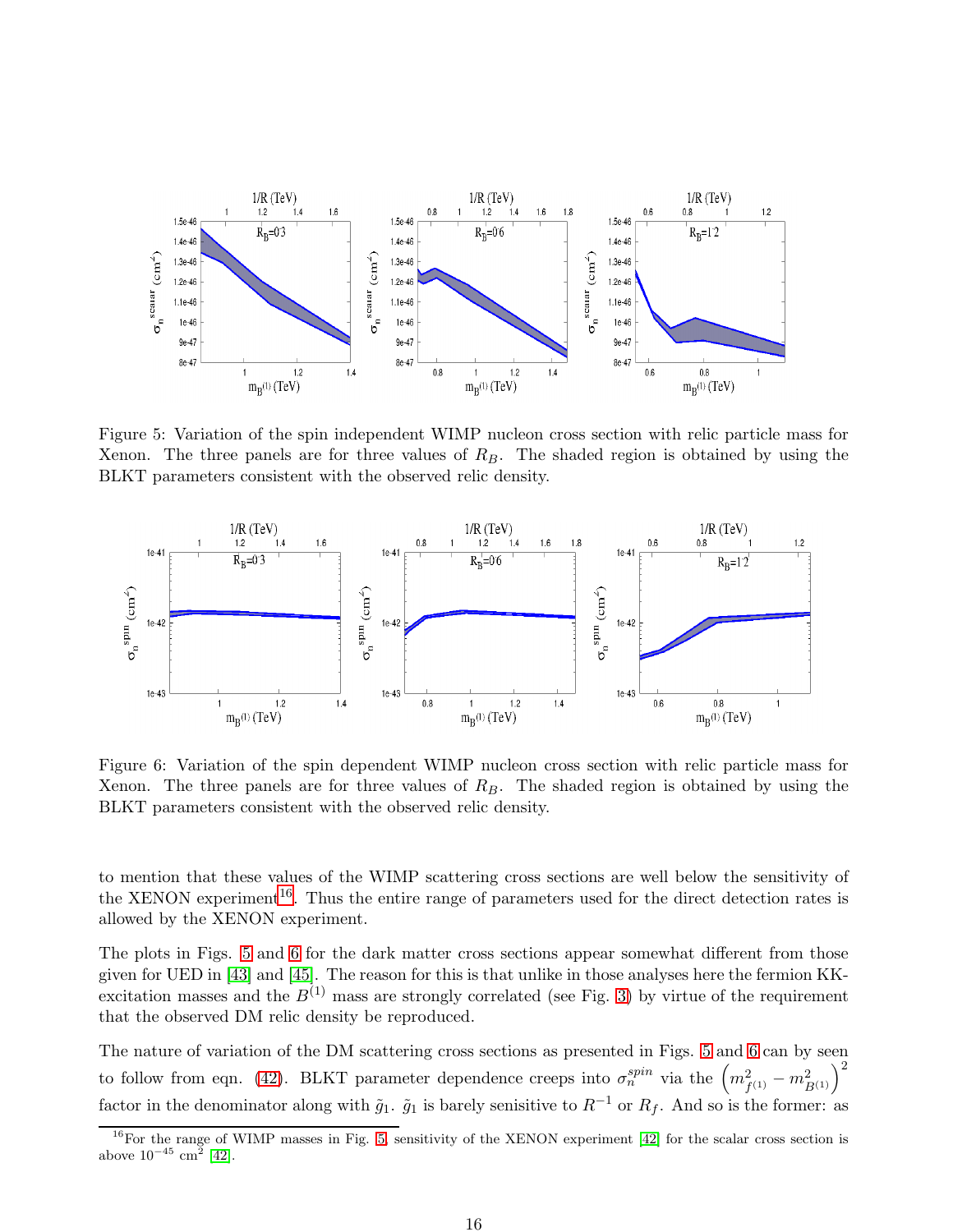we go from left to right along the x-axis,  $\left(m_{f^{(1)}} - m_{B^{(1)}}\right)$  decreases while  $\left(m_{f^{(1)}} + m_{B^{(1)}}\right)$  increases, making the cross section almost independent of  $m_{B(1)}$ . On the other hand, the scalar cross section has a more complicated dependence on the BLKT parameters. While  $\frac{\gamma_q}{m_q}$  is almost independent of BLKT parameters,  $\frac{\beta_q}{m_q}$  increases with  $m_{B^{(1)}}$  and  $R_f$ . However, the  $\gamma_q$  contribution dominates and thus the combination  $\frac{(-\gamma_q - \beta_q)}{m_q}$  changes slowly with  $m_{B(1)}$  and  $R_f$ . An overall factor of  $m_{B(1)}^2$  in the denomintor of  $\sigma_0$  (see eqn. [\(35\)](#page-13-2)), accounts for the rapid decrease of the scalar cross section, which falls monotonically in Fig. [5.](#page-15-0)

## VI Summary and Conclusions

Universal Extra Dimension models have emerged as an attarctive option for Beyond the Standard Model physics. In this model all SM particles are complemented with KK-excitations which are equispaced in mass. The interaction strengths of these states are determined entirely by the SM. Many aspects of the model ranging from constraints from precision measurements to collider searches have been examined in the literature. Signals for UED are being actively looked for at the LHC.

One of the less attractive predictions of UED is the mass degeneracy of KK-excitations of all SM particles at any fixed level. A remedy for this is not unknown. It has been shown [\[12\]](#page-20-9) that five-dimensional radiative corrections split the degeneracy in a definite way determined by the SM charges of the zeromode states. The corrections are encoded as contributions to the four-dimensional lagrangians located at the the two fixed points of the orbifold. In this version of the model, known as minimal UED, the practice has been to assume that the couplings of the KK excitations continue to be as for the SM particles.

Our work is on a further generalisation of this model where the extra four-dimensional kinetic terms located at the two fixed points are of a strength whch is a free parameter and varies from particle to particle. To ensure the conservation of a  $\mathbb{Z}_2$  parity the strengths are taken equal at the two fixed points. This ensures the stability of the LKP. The BLKT parameters determine the wave-functions of the KK-excitations in the fifth dimension, y, as well as their masses. Further, the non-trivial ydependence of the wave-functions affects the couplings of the KK-excitations; these are also controlled by the BLKT parameters. We allow different BLKT strengths for the various SM particles and ensure that  $B^{(1)}$  is the LKP. We also examine the alternative of a  $W_3^{(1)}$  LKP but find that the relic density is too small for a WIMP mass  $\sim 1$  TeV. We conclude that  $W_3^{(1)}$  $3^{(1)}$  cannot serve the role of a single component dark matter when its mass is within the LHC range. We make a note of the bounds on the LKP dark matter particle mass which follow from the overclosure of the universe.

In this work we consider dark matter in this nmUED scenario retaining the impact of BLKT parameters on the masses and the couplings. We show that the range of relic densities preferred by the Planck data places stringent restrictions on the BLKT strengths of the gauge bosons and fermions and these get correlated. We find that in this process the allowed range of the compactification scale  $R^{-1}$  is much relaxed from its narrow UED prediciton of 0.5-0.6 TeV .

We discuss the prospects of direct detection of the nmUED dark matter candidate keeping the relic density constraints in mind. As an example, we evaluate the spin-dependent and spin-independent scattering cross section of dark matter off Xenon nuclei. Our calculations indicate that the signal is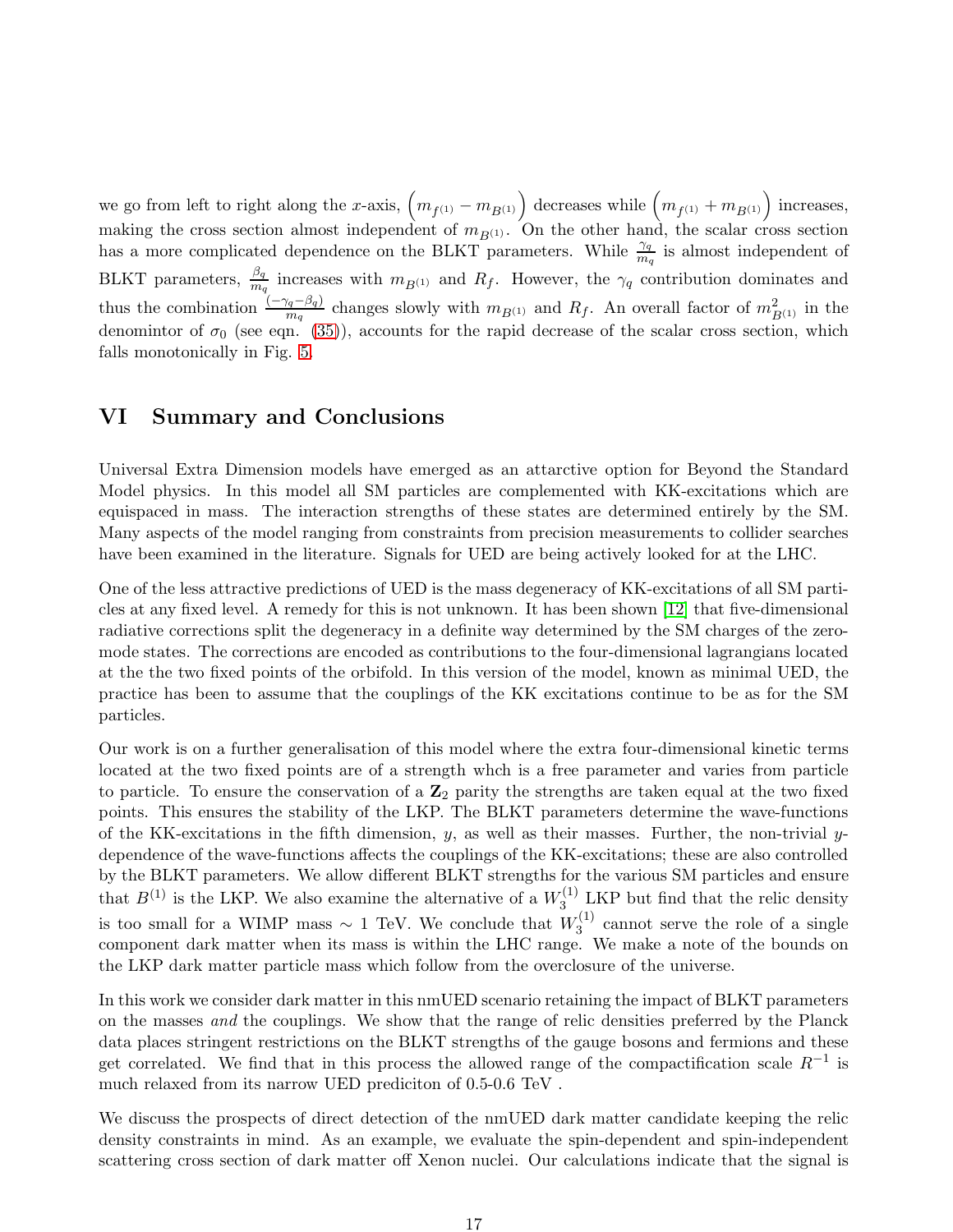well below the existing limits set by XENON100 for spin-independent scattering.

Acknowledgements: The authors are grateful to Tirtha Sankar Ray for collaborating in the early stages of this work. U.K.D. and A.S. thank Kirtiman Ghosh for valuable discussions. A.D. acknowledges partial support from the DRS project sanctioned to the Department of Physics, University of Calcutta by the University Grants Commission. U.K.D. is supported by funding from the Department of Atomic Energy, Government of India for the Regional Centre for Accelerator-based Particle Physics, Harish-Chandra Research Institute (HRI). A.R. is partially funded by the Department of Science and Technology Grant No. SR/S2/JCB-14/2009. A.S. thanks the University Grants Commission for support.

## Appendix A:  $n = 1$  KK-excitation Feynman rules

In this Appendix we note the Feynman rules for the  $n = 1$  Kaluza-Klein excitations. Each of these vertices involves a nontrivial coupling determined by the five-dimensional wave-functions of the KKexcitations. These couplings are listed separately below. Besides these Feynman rules and couplings, only the SM rules are required.

### <span id="page-17-0"></span>A.1 Feynman Rules:

**A.1.1** The  $B^{(1)}f^{(1)}f^{(0)}$  vertex

$$
B^{(1)} \sum_{\bar{f}^{(1)}} f^{(0)} = -i \left( g_1 \sqrt{\pi R \left( 1 + \frac{R_B}{\pi} \right)} \times I_{B^{(1)}f^{(1)}f^{(0)}} \right) \gamma^{\mu} (P_L Y_L + P_R Y_R)
$$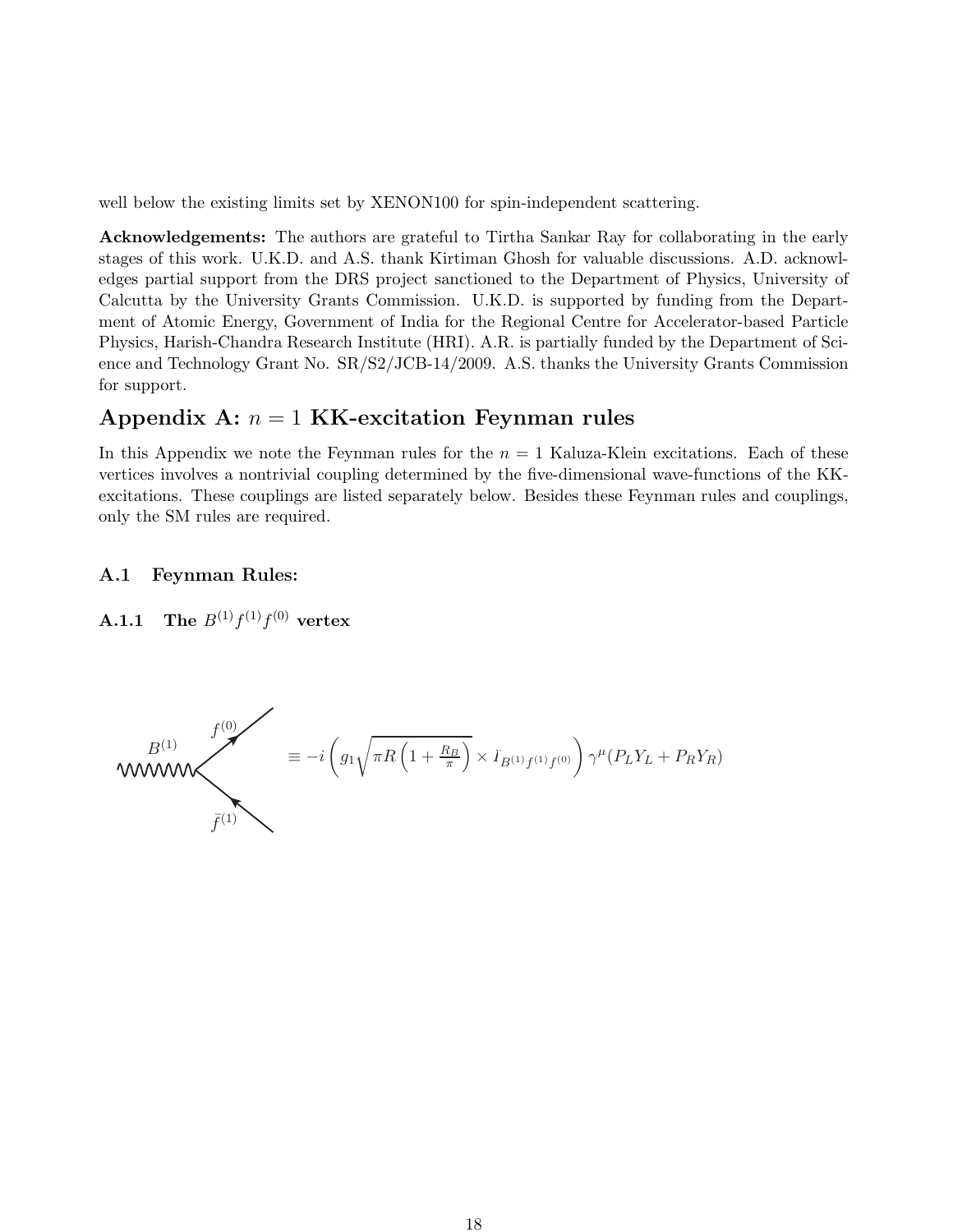<span id="page-18-0"></span>**A.1.2** The  $B^{(1)}h^{(1)}h^{(0)}$  vertex

$$
B^{(1)} \sum_{h^{+}(0) \atop h^{+}(1)}^{h^{-}(0) \atop \searrow} \sum_{p^{+}}^{p^{-}} \equiv -i \left( g_{1} \sqrt{\pi R \left( 1 + \frac{R_{B}}{\pi} \right)} \times I_{B^{(1)}h^{+}(1)h^{-}(0)} \right) Y_{H}(p^{-}_{\mu} - p^{+}_{\mu})
$$

<span id="page-18-1"></span> $\mathbf{A.1.3} \quad \mathbf{The} \,\, B^{(1)}B^{(1)}h^{(0)}h^{(0)} \,\, \textbf{vertex}$ 

$$
\mathcal{L}_{\mathcal{U}_{\mathcal{U}_{\mathcal{U}_{\mathcal{U}}}}}^{\mathcal{B}^{(1)}} \longrightarrow \mathcal{L}_{\mathcal{U}_{\mathcal{U}_{\mathcal{U}_{\mathcal{U}}}}}^{\mathcal{B}^{(1)}} \longrightarrow \mathcal{L}_{\mathcal{U}_{\mathcal{U}_{\mathcal{U}_{\mathcal{U}}}}}^{\mathcal{A}} \qquad \qquad \equiv -2i \left( g_{1}^{2} \pi R \left( 1 + \frac{R_{B}}{\pi} \right) \times I_{B^{(1)}B^{(1)}h^{+(0)}h^{-(0)}} \right) \eta_{\mu\nu} Y_{H}^{2}
$$

**A.1.4** The  $B^{(1)}B^{(1)}h^{(0)}$  vertex

$$
\begin{aligned} \mathcal{V}_{\mathcal{U}_{\mathcal{U}_{\mathcal{U}^{\mathcal{U}^{\mathcal{U}^{\mathcal{U}^{\mathcal{U}^{\mathcal{U}^{\mathcal{U}^{\mathcal{U}^{\mathcal{U}^{\mathcal{U}^{\mathcal{U}^{\mathcal{U}^{\mathcal{U}^{\mathcal{U}^{\mathcal{U}^{\mathcal{U}^{\mathcal{U}^{\mathcal{U}^{\mathcal{U}^{\mathcal{U}^{\mathcal{U}^{\mathcal{U}^{\mathcal{U}^{\mathcal{U}^{\mathcal{U}^{\mathcal{U}^{\mathcal{U}^{\mathcal{U}^{\mathcal{U}^{\mathcal{U}^{\mathcal{U}^{\mathcal{U}^{\mathcal{U}^{\mathcal{U}^{\mathcal{U}^{\mathcal{U}^{\mathcal{U}^{\mathcal{U}^{\mathcal{U}^{\mathcal{U}^{\mathcal{U}^{\mathcal{U}^{\mathcal{U}^{\mathcal{U}^{\mathcal{U}^{\mathcal{U}^{\mathcal{U}^{\mathcal{U}^{\mathcal{U}^{\mathcal{U}^{\mathcal{U}^{\mathcal{U}^{\mathcal{U}^{\mathcal{U}^{\mathcal{U}^{\mathcal{U}^{\mathcal{U}^{\mathcal{U}^{\mathcal{U}^{\mathcal{U}^{\mathcal{U}^{\mathcal{U}^{\mathcal{U}^{\mathcal{U}^{\mathcal{U}^{\mathcal{U}^{\mathcal{U}^{\mathcal{U}^{\mathcal{U}^{\mathcal{U}^{\mathcal{U}^{\mathcal{U}^{\mathcal{U}^{\mathcal{U}^{\mathcal{U}^{\mathcal{U}^{\mathcal{U}^{\mathcal{U}^{\mathcal{U}^{\mathcal{U}^{\mathcal{U}^{\mathcal{U}^{\mathcal{U}^{\mathcal{U}^{\mathcal{U}^{\mathcal{U}^{\mathcal{U}^{\mathcal{U}^{\mathcal{U}^{\mathcal{U}^{\mathcal{U}^{\mathcal{U}^{\mathcal{U}^{\mathcal{U}^{\mathcal{U}^{\mathcal{U}^{\mathcal{U}^{\mathcal{U}^{\mathcal{U}^{\mathcal{U}^{\mathcal{U}^{\mathcal{U}^{\mathcal{U}^{\mathcal{U}^{\mathcal{U}^{\math
$$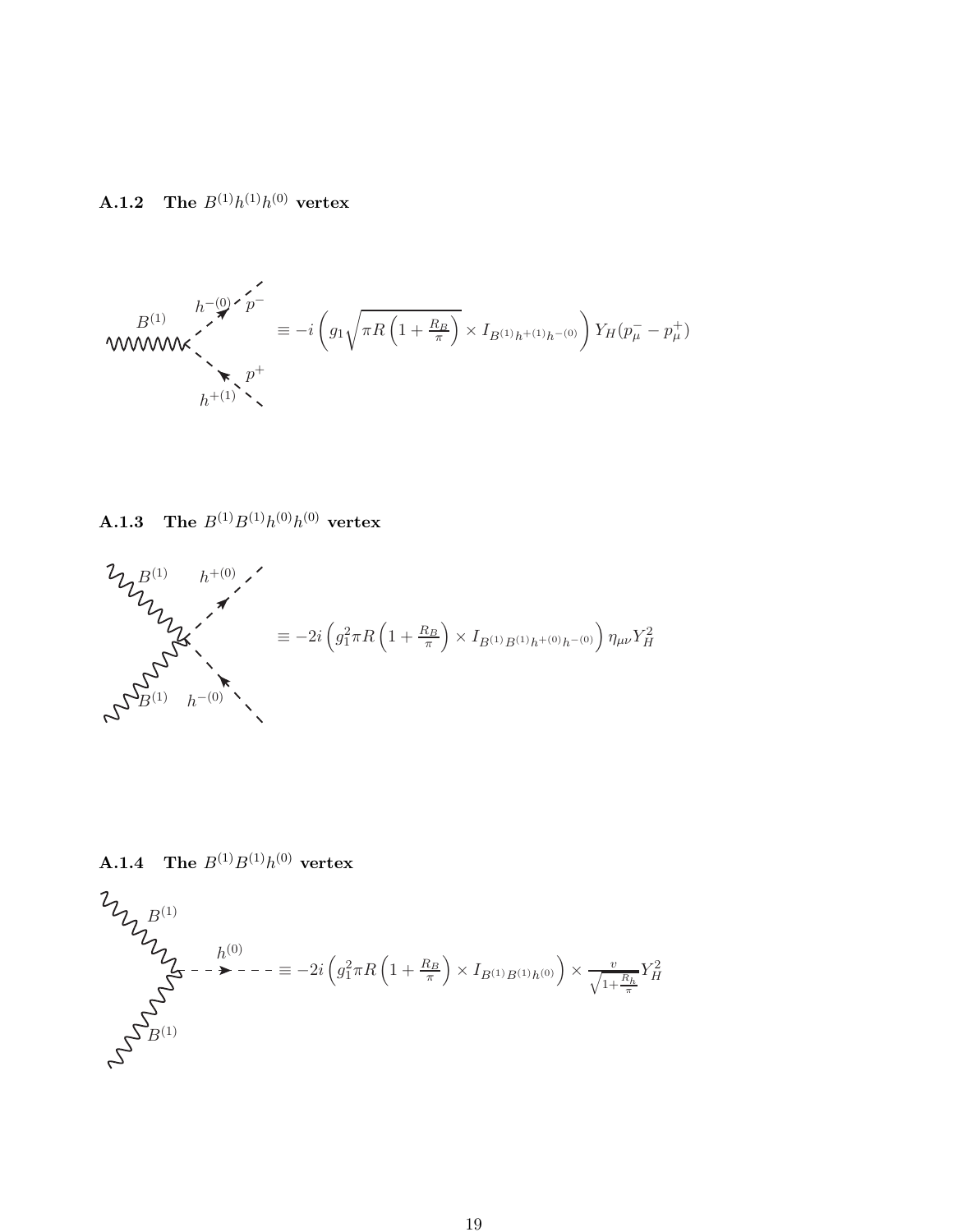<span id="page-19-2"></span> $\mathbf{A.1.5} \quad \mathbf{The} \,\, W^{(1)}f^{(1)}f^{(0)} \,\, \textbf{vertices}$ 



### A.2 Couplings:

Here we list the couplings which appear in the Feynman rules given above.

<span id="page-19-4"></span>
$$
I_{B^{(1)}f^{(1)}f^{(0)}} = \int_0^{\pi R} \left[1 + r_f \{\delta(y) + \delta(y - \pi R)\}\right] a_B^{(1)} f^{(1)} f^{(0)} dy. \tag{A-1}
$$

$$
I_{B^{(1)}h^{(1)}h^{(0)}} = \int_0^{\pi R} \left[1 + r_h \{\delta(y) + \delta(y - \pi R)\}\right] a_B^{(1)}h^{(1)}h^{(0)}dy. \tag{A-2}
$$

$$
I_{B^{(1)2}h^{(0)2}} = \int_0^{\pi R} \left[1 + r_h \{\delta(y) + \delta(y - \pi R)\}\right] a_B^{(1)2} h^{(0)2} dy. \tag{A-3}
$$

<span id="page-19-3"></span>
$$
I_{B^{(1)}B^{(1)}h^{(0)}} = \int_0^{\pi R} \left[1 + r_h \{\delta(y) + \delta(y - \pi R)\}\right] a_B^{(1)} a_B^{(1)} h^{(0)} dy. \tag{A-4}
$$

$$
I_{W^{(1)}f^{(1)}f^{(0)}} = \int_0^{\pi R} \left[1 + r_f \{\delta(y) + \delta(y - \pi R)\}\right] a_W^{(1)} f^{(1)} f^{(0)} dy. \tag{A-5}
$$

where  $a_B^{(n)}$  $B^{(n)}(y), f^{(n)}(y)$  are the the wave-functions for the gauge boson and fermion fields introduced earlier, and  $h^{(n)}(y)$  is the same for the Higgs field.

## <span id="page-19-0"></span>References

- <span id="page-19-1"></span>[1] P.A.R. Ade et al. [Planck Collaboration], [arXiv:1303.5076\[](http://arxiv.org/abs/1303.5076)astro-ph.CO].
- [2] E. Komatsu et al. [WMAP Collaboration], Astrophys. J. Suppl. 192 (2011) 18 [\[arXiv:1001.4538](http://arxiv.org/abs/1001.4538) [astro-ph.CO]]; G. Hinshaw et al. [WMAP Collaboration], [arXiv:1212.5226](http://arxiv.org/abs/1212.5226) [astro-ph.CO].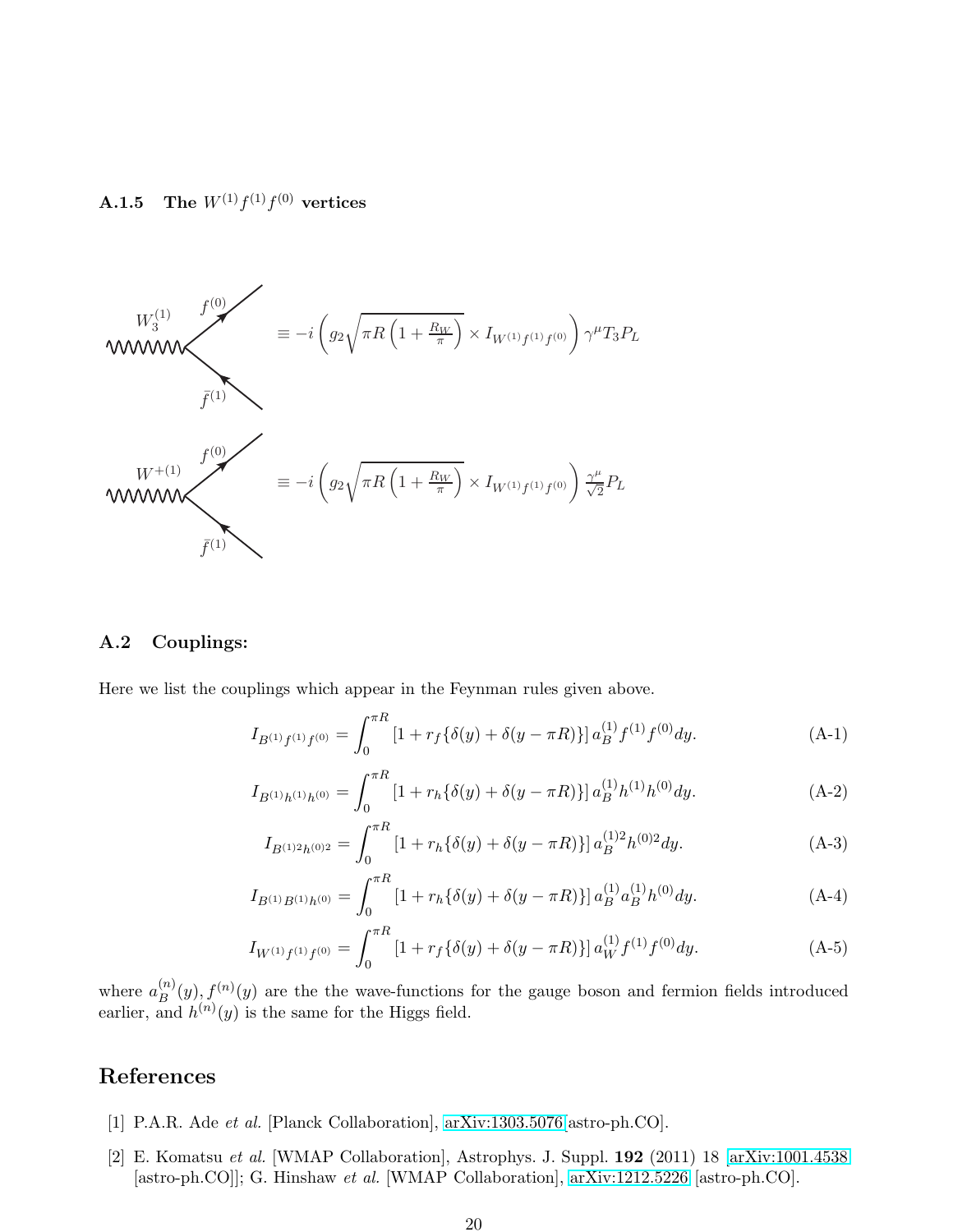- <span id="page-20-1"></span><span id="page-20-0"></span>[3] M. Aguilar et al. [AMS Collaboration], Phys. Rev. Lett. 110 (2013) 14, 141102.
- <span id="page-20-2"></span>[4] D. Adriani, et al. [PAMELA Collaboration], Nature 458 (2009) 607 [\[arXiv:0810.4995](http://arxiv.org/abs/0810.4995) [astro-ph]]
- <span id="page-20-3"></span>[5] M. Ackermann, et al. [Fermi LAT Collaboration], Phys. Rev. Lett. 108 (2012), 011103 [\[arXiv:1109.0521](http://arxiv.org/abs/1109.0521) [astro-ph.HE]].
- <span id="page-20-4"></span>[6] G. Aad et al. [ATLAS Collaboration], Science 338 (2012) 1576.

.

- <span id="page-20-5"></span>[7] S. Chatrchyan et al. [CMS Collaboration], Phys. Lett. B 710 (2012) 26 [\[arXiv:1202.1488](http://arxiv.org/abs/1202.1488) [hep-ex]].
- <span id="page-20-6"></span>[8] G. Jungman, M. Kamionkowski and K. Griest, Phys. Rept. 267 (1996) 195 [\[arXiv:hep-ph/9506380\]](http://arxiv.org/abs/hep-ph/9506380).
- <span id="page-20-7"></span>[9] A. Birkedal, A. Noble, M. Perelstein and A. Spray, Phys. Rev. D  $74$  (2006) 035002 [arXiv: [hep-ph/0603077\]](http://arxiv.org/abs/hep-ph/0603077).
- <span id="page-20-8"></span>[10] T. Appelquist, H. C. Cheng and B. A. Dobrescu, Phys. Rev. D 64 (2001) 035002 [\[arXiv:hep-ph/0012100\]](http://arxiv.org/abs/hep-ph/0012100).
- <span id="page-20-9"></span>[11] H. Georgi, A. K. Grant and G. Hailu, Phys. Lett. B 506, 207 (2001) [\[hep-ph/0012379\]](http://arxiv.org/abs/hep-ph/0012379).
- [12] H.C. Cheng, K.T. Matchev and M. Schmaltz, Phys. Rev. D 66 (2002) 036005 [\[arXiv:hep-ph/0204342\]](http://arxiv.org/abs/hep-ph/0204342).
- <span id="page-20-10"></span>[13] H. C. Cheng, K. T. Matchev and M. Schmaltz, Phys. Rev. D 66 (2002) 056006 [\[arXiv:hep-ph/0205314\]](http://arxiv.org/abs/hep-ph/0205314).
- <span id="page-20-11"></span>[14] R. N. Mohapatra and A. Perez-Lorenzana, Phys. Rev. D 67 (2003) 075015 [\[arXiv:hep-ph/0212254\]](http://arxiv.org/abs/hep-ph/0212254).
- <span id="page-20-13"></span><span id="page-20-12"></span>[15] G. Servant and T. M. P. Tait, Nucl. Phys. B 650 (2003) 391; [arXiv: [hep-ph/0206071\]](http://arxiv.org/abs/hep-ph/0206071).
- <span id="page-20-14"></span>[16] D. Majumdar, Mod. Phys. Lett. A 18 (2003) 1705.
- <span id="page-20-15"></span>[17] K. Kong and K. T. Matchev, JHEP 0601 (2006) 038, [arXiv: [hep-ph/0509119\]](http://arxiv.org/abs/hep-ph/0509119).
- <span id="page-20-16"></span>[18] F. Burnell and G. D. Kribs, Phys. Rev. D 73 (2006) 015001 [\[arXiv:hep-ph/0509118\]](http://arxiv.org/abs/hep-ph/0509118).
- [19] P. Dey and G. Bhattacharyya, Phys. Rev. D 70 (2004) 116012 [\[arXiv:hep-ph/0407314\]](http://arxiv.org/abs/hep-ph/0407314); P. Dey and G. Bhattacharyya, Phys. Rev. D 69 (2004) 076009 [\[arXiv:hep-ph/0309110\]](http://arxiv.org/abs/hep-ph/0309110).
- <span id="page-20-18"></span><span id="page-20-17"></span>[20] P. Nath and M. Yamaguchi, Phys. Rev. D 60 (1999) 116006 [\[arXiv:hep-ph/9903298\]](http://arxiv.org/abs/hep-ph/9903298).
- <span id="page-20-19"></span>[21] D. Chakraverty, K. Huitu and A. Kundu, Phys. Lett. B 558 (2003) 173 [\[arXiv:hep-ph/0212047\]](http://arxiv.org/abs/hep-ph/0212047).
- [22] A.J. Buras, M. Spranger and A. Weiler, Nucl. Phys. B 660 (2003) 225 [\[arXiv:hep-ph/0212143\]](http://arxiv.org/abs/hep-ph/0212143); A.J. Buras, A. Poschenrieder, M. Spranger and A. Weiler, Nucl. Phys. B 678 (2004) 455 [\[arXiv:hep-ph/0306158\]](http://arxiv.org/abs/hep-ph/0306158).
- <span id="page-20-21"></span><span id="page-20-20"></span>[23] K. Agashe, N.G. Deshpande and G.H. Wu, Phys. Lett. B 514 (2001) 309 [\[arXiv:hep-ph/0105084\]](http://arxiv.org/abs/hep-ph/0105084).
- [24] J. F. Oliver, J. Papavassiliou and A. Santamaria, Phys. Rev. D 67 (2003) 056002 [\[arXiv:hep-ph/0212391\]](http://arxiv.org/abs/hep-ph/0212391).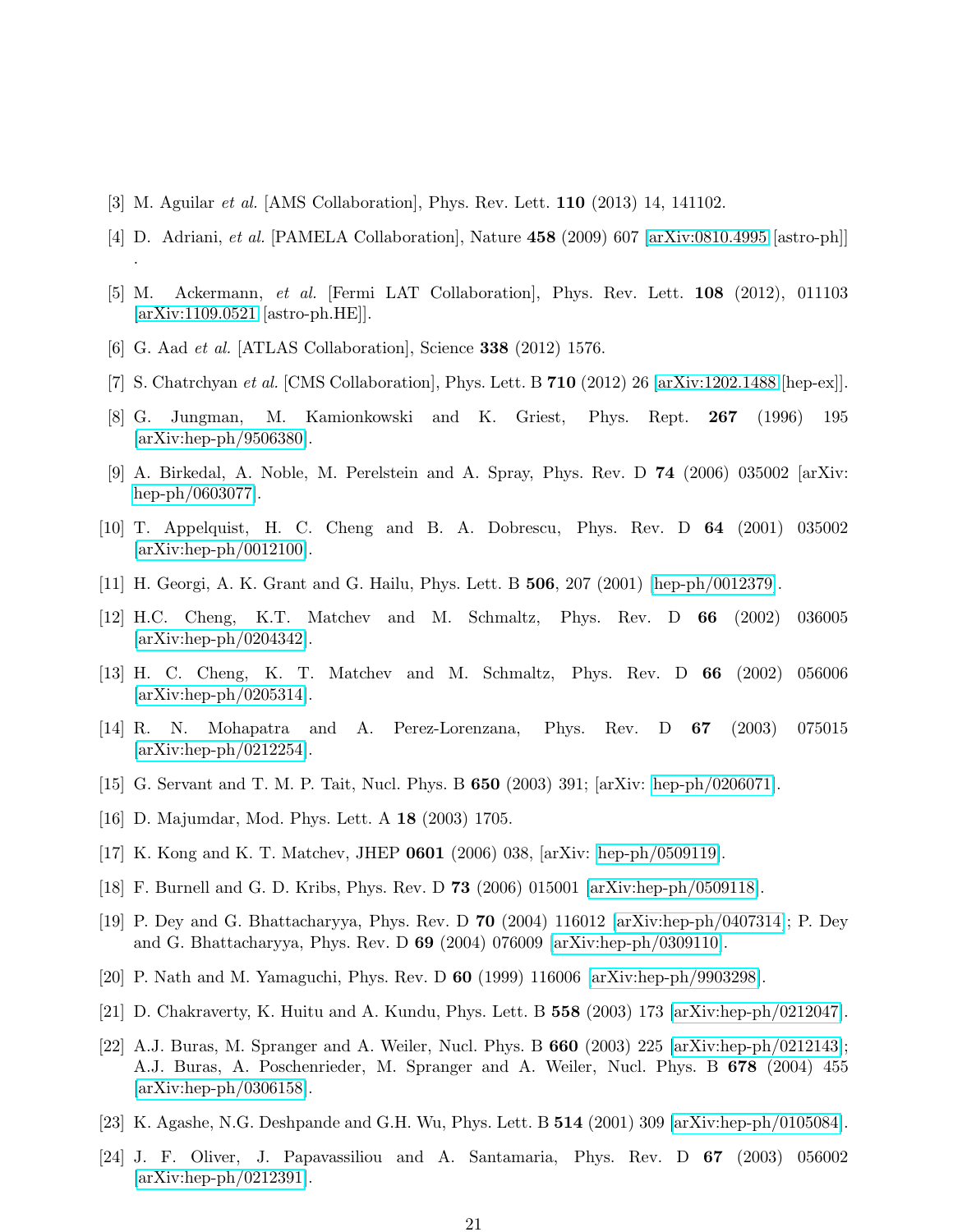- <span id="page-21-1"></span><span id="page-21-0"></span>[25] T. Appelquist and H. U. Yee, Phys. Rev. D 67 (2003) 055002 [\[arXiv:hep-ph/0211023\]](http://arxiv.org/abs/hep-ph/0211023).
- [26] T.G. Rizzo and J.D. Wells, Phys. Rev. D 61 (1999) 016007 [\[arXiv:hep-ph/9906234\]](http://arxiv.org/abs/hep-ph/9906234); A. Strumia, Phys. Lett. B 466 (1999) 107 [\[arXiv:hep-ph/9906266\]](http://arxiv.org/abs/hep-ph/9906266); C.D. Carone, Phys. Rev. D 61 (1999) 015008 [\[arXiv:hep-ph/9907362\]](http://arxiv.org/abs/hep-ph/9907362).
- <span id="page-21-3"></span><span id="page-21-2"></span>[27] I. Gogoladze and C. Macesanu, Phys. Rev. D 74 (2006) 093012 [\[hep-ph/0605207\]](http://arxiv.org/abs/hep-ph/0605207).
- [28] T. Rizzo, Phys. Rev. D 64 (2001) 095010 [\[arXiv:hep-ph/0106336\]](http://arxiv.org/abs/hep-ph/0106336); C. Macesanu, C.D. Mc-Mullen and S. Nandi, Phys. Rev. D 66 (2002) 015009 [\[arXiv:hep-ph/0201300\]](http://arxiv.org/abs/hep-ph/0201300); Phys. Lett. B 546 (2002) 253 [\[arXiv:hep-ph/0207269\]](http://arxiv.org/abs/hep-ph/0207269); H.-C. Cheng, Int. J. Mod. Phys. A 18 (2003) 2779 [\[arXiv:hep-ph/0206035\]](http://arxiv.org/abs/hep-ph/0206035); A. Muck, A. Pilaftsis and R. Rückl, Nucl. Phys. B  $687$  (2004) 55 [\[arXiv:hep-ph/0312186\]](http://arxiv.org/abs/hep-ph/0312186); B. Bhattacherjee and A. Kundu, J. Phys. G 32, 2123 (2006) [\[arXiv:hep-ph/0605118\]](http://arxiv.org/abs/hep-ph/0605118); B. Bhattacherjee and A. Kundu, Phys. Lett. B 653, 300 (2007) [\[arXiv:0704.3340](http://arxiv.org/abs/0704.3340) [hep-ph]]; G. Bhattacharyya, A. Datta, S. K. Majee and A. Raychaudhuri, Nucl. Phys. B 760 (2007) 117 [\[arXiv:hep-ph/0608208\]](http://arxiv.org/abs/hep-ph/0608208); P. Bandyopadhyay, B. Bhattacherjee and A. Datta, [\[arXiv:0909.3108](http://arxiv.org/abs/0909.3108) [hep-ph]]; B. Bhattacherjee, A. Kundu, S. K. Rai and S. Raychaudhuri, [\[arXiv:0910.4082](http://arxiv.org/abs/0910.4082) [hep-ph]]; B. Bhattacherjee and K. Ghosh, Phys. Rev. D 83 (2011) 034003 [\[arXiv:1006.3043](http://arxiv.org/abs/1006.3043) [hep-ph]].
- <span id="page-21-4"></span>[29] A. Datta and S. Raychaudhuri, Phys. Rev. D 87 (2013) 035018 [\[arXiv:1207.0476](http://arxiv.org/abs/1207.0476) [hep-ph]]; U. K. Dey and T. S. Ray, [arXiv:1305.1016](http://arxiv.org/abs/1305.1016) [hep-ph]; K. Nishiwaki, et al.[\[arXiv:1305.1686](http://arxiv.org/abs/1305.1686) [hep-ph]]'[\[arXiv:1305.1874](http://arxiv.org/abs/1305.1874) [hep-ph]]; G. Bélanger, A. Belyaev, M. Brown, M. Kazikazi, and A. Pukhov, [\[arXiv:1207.0798](http://arxiv.org/abs/1207.0798) [hep-ph]]; A. Belyaev, M. Brown, J. M. Moreno, C. Papineau, [\[arXiv:1212.4858](http://arxiv.org/abs/1212.4858)  $\vert \text{hep-ph} \vert$ .
- <span id="page-21-5"></span>[30] G. Bhattacharyya, P. Dey, A. Kundu and A. Raychaudhuri, Phys. Lett. B 628, 141 (2005) [\[arXiv:hep-ph/0502031\]](http://arxiv.org/abs/hep-ph/0502031); B. Bhattacherjee and A. Kundu, Phys. Lett. B 627, 137 (2005) [\[arXiv:hep-ph/0508170\]](http://arxiv.org/abs/hep-ph/0508170); A. Datta and S. K. Rai, Int. J. Mod. Phys. A 23, 519 (2008) [\[arXiv:hep-ph/0509277\]](http://arxiv.org/abs/hep-ph/0509277); B. Bhattacherjee, A. Kundu, S. K. Rai and S. Raychaudhuri, Phys. Rev. D 78, 115005 (2008) [\[arXiv:0805.3619](http://arxiv.org/abs/0805.3619) [hep-ph]]; B. Bhattacherjee, Phys. Rev. D 79, 016006 (2009) [\[arXiv:0810.4441](http://arxiv.org/abs/0810.4441) [hep-ph]].
- <span id="page-21-7"></span><span id="page-21-6"></span>[31] T. Flacke, K. Kong and S. C. Park, [arXiv:1303.0872](http://arxiv.org/abs/1303.0872) [hep-ph].
- [32] G. R. Dvali, G. Gabadadze, M. Kolanovic and F. Nitti, Phys. Rev. D 64 (2001) 084004 [\[arXiv:hep-ph/0102216\]](http://arxiv.org/abs/hep-ph/0102216).
- <span id="page-21-8"></span>[33] M. S. Carena, T. M. P. Tait and C. E. M. Wagner, Acta Phys. Polon. B 33 (2002) 2355 [\[arXiv:hep-ph/0207056\]](http://arxiv.org/abs/hep-ph/0207056).
- [34] F. del Aguila, M. Perez-Victoria and J. Santiago, JHEP 0302 (2003) 051 [\[hep-th/0302023\]](http://arxiv.org/abs/hep-th/0302023); [hep-ph/0305119.](http://arxiv.org/abs/hep-ph/0305119)
- [35] F. del Aguila, M. Perez-Victoria and J. Santiago, Acta Phys. Polon. B 34 (2003) 5511 [\[hep-ph/0310353\]](http://arxiv.org/abs/hep-ph/0310353).
- <span id="page-21-9"></span>[36] T. Flacke, A. Menon and D. J. Phalen, Phys. Rev. D 79 (2009) 056009 [\[arXiv:0811.1598](http://arxiv.org/abs/0811.1598) [hep-ph]].
- [37] For a discussion of BLKT in extra-dimensional QCD, see A. Datta, K. Nishiwaki and S. Niyogi, JHEP 1211 (2012) 154 [arXiv:1206.3987](http://arxiv.org/abs/1206.3987) [hep-ph].